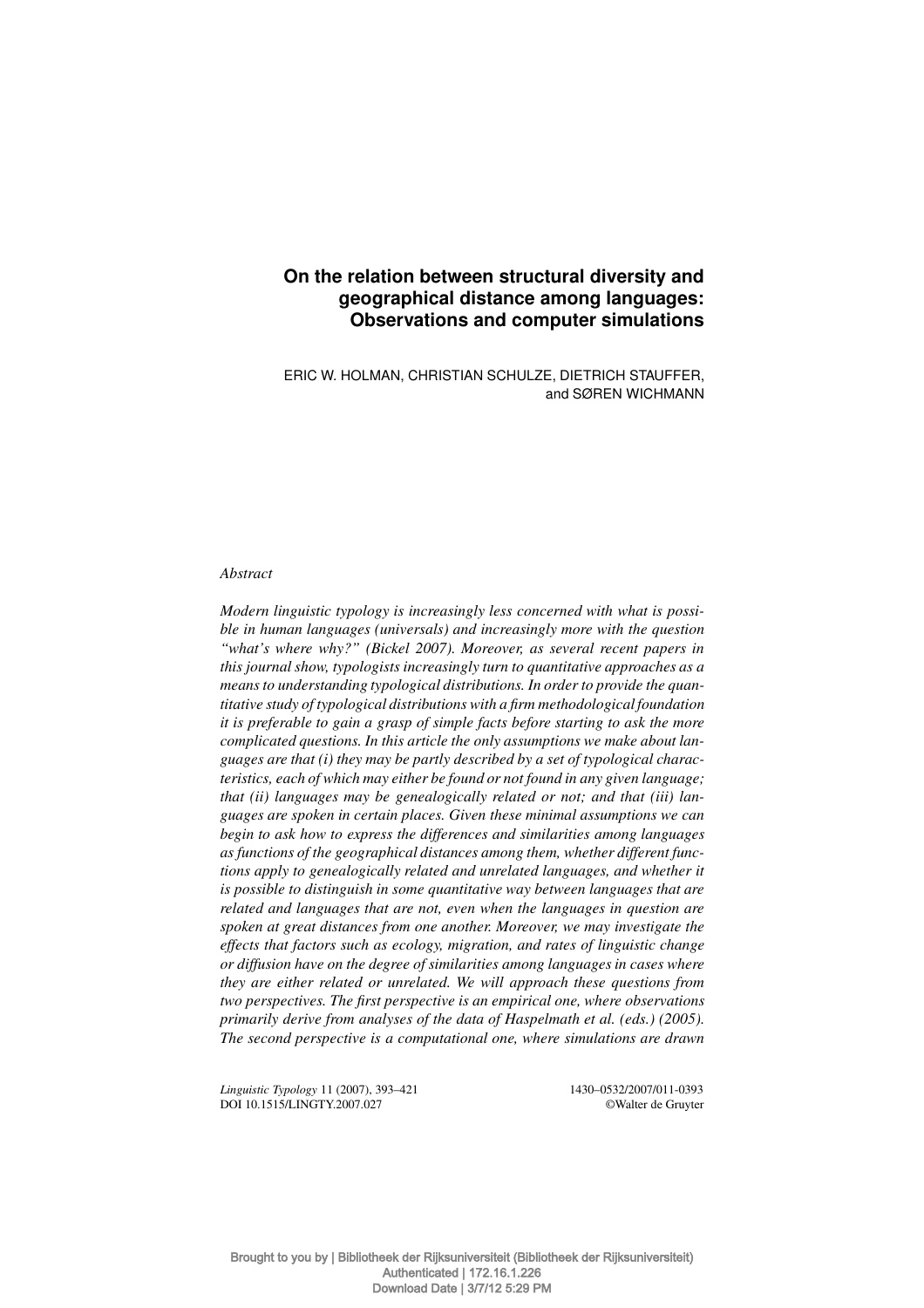*upon to test the effects of different parameters on the development of structural linguistic diversity.*

*Keywords: areal typology, computer simulation, isolation by distance, spatial autocorrelation*

# 1. Introduction

This article investigates the relationship between typological similarity and geographical distance among languages. Because of the effect of diffusion it is expected that we should observe the phenomenon known, e.g., among ecologists, as spatial autocorrelation or, among population geneticists, as isolation by distance (IBD), that is, a relation where increased geographical distance correlates with greater differences – in this case among languages. This relationship is expected to obtain whether or not the languages in question are related. Nevertheless, while spatial autocorrelation is expected to occur universally, the effect might be enhanced or diminished by different factors such as initial similarity among languages vs. initial dissimilarity, features of the physical environment, rates of diffusion, rates of internal language change, speed of migration, and perhaps other factors. How do these various factors affect the relationship between structural similarity and geographical distance? For instance, should we expect languages that are related to be as different from one another as languages that are not related, even at great geographical distances?

Another set of questions which this article will be concerned with is to what extent qualitatively different typological datasets may have an effect on our ability to discern the footprints of language history. More specifically, we will investigate whether it makes a difference whether one uses binarily as opposed to ternarily or quarternarily etc. encoded features and we will also look at whether or not it has an effect on one's results whether the values of the features used stand in a graded relationship to one another or not (illustrative examples and more clarification of this issue will be given below).

In the following section the problem area is introduced by means of an overall comparison of structural diversity among related vs. unrelated languages of the world. The remainder of the article presents both empirical data and various computer simulations serving to investigate the impact of different factors on linguistic diversity. The impact of ecological factors is best studied empirically since it is very complicated to model geographical factors in a simple and adequate fashion. On the other hand, factors such as rates of diffusion and speed of migration are hard to study empirically in a systematic way because we cannot compare several different areas where such factors are known to differ, given that we have too little exact knowledge about prehistory. Moreover, it is impossible to tease different factors apart so as to study their individual impacts. Using computer simulations, however, we can hold certain parame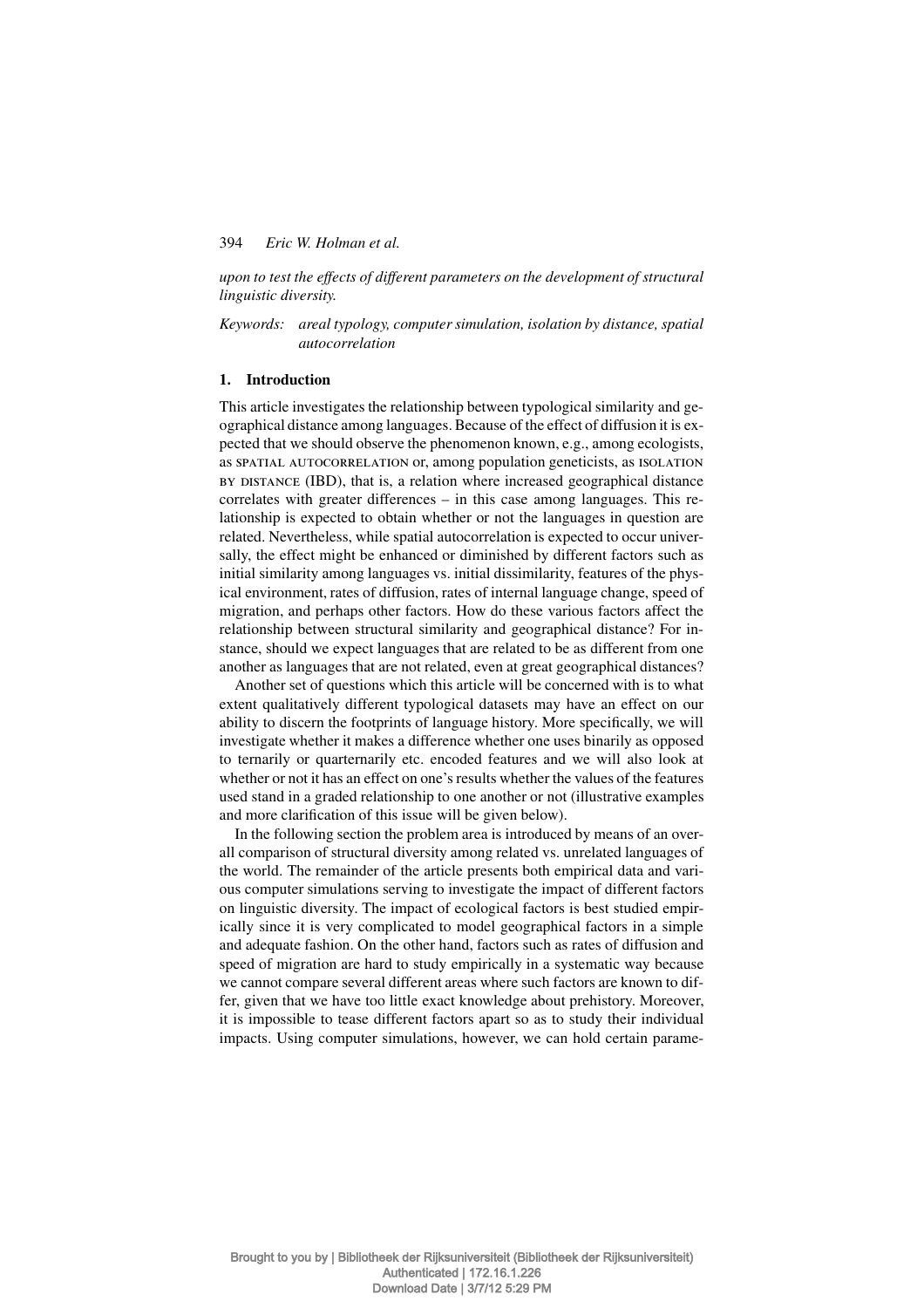ters constant and vary others so as to study the effect of each. The effects of rates of internal language change are studied both empirically and by means of simulations.

Methodologically, the computer simulations to be presented are the centerpiece of our article. To our knowledge, computer simulations have never before been used to answer the specific questions raised here regarding the relationship between structural differences and geographical distances. Nevertheless, a small but growing number of researchers have drawn upon computer simulations and mathematical models to investigate other aspects of linguistic evolution, including the development of linguistic diversity (Abrams & Strogatz 2003, Sutherland 2003, Patriarca & Leppänen 2004, Mira & Paredes 2005, Schulze & Stauffer 2005, Wang & Minnett 2005, Kosmidis et al. 2005, Schwämmle 2005, Oliveira et al. 2006a, b, Pinasco & Romanelli 2006), the development of taxonomic dynamics (Wichmann, Stauffer, et al. 2007), language change (Nettle 1999a, Niyogi 2002, Prévost 2003, Baxter et al. 2006), and the evolution of language structure (Cangelosi & Parisi (eds.) 2002, Nowak et al. 2002, Christiansen & Kirby (eds.) 2003, Wang, Ke, & Minett 2004, de Boer 2006, Niyogi 2006). Without looking at geographical distances, Itoh & Ueda (2004) analyzed differences between many Eurasian languages and made a computer simulation similar to the Ising model well known in Statistical Physics. As regards the investigation of empirical correlations between linguistic differences and geographical distance there are precursors in the field of dialectometry, which was initiated by Séguy (1973) and developed further in many subsequent works, including Goebl (1984, 2005), Nerbonne et al. (1996), and Kretzschmar (1996). Finally, Cavalli-Sforza & Wang (1986) studied lexical similarities as a function of geographical distance for some Micronesian speech communities.

# 2. The relation between structural diversity and geographical distance among related vs. unrelated languages

The data drawn upon in this section are provided by *The World Atlas of Language Structures*(Haspelmath et al. (eds.) 2005, henceforth *WALS*). *WALS* contains 138 maps showing the distribution of different phonological, lexical, and grammatical features for a sample of languages that varies in size among maps from roughly 100 to 1,200. The present study draws on 134 of the 138 features, excluding features that involve redundant data. Each feature has anywhere from two to nine discrete values. The total number of languages from which data are drawn in *WALS* is 2,560. The present study excludes pidgins, creoles, and sign languages, leaving 2,488 languages. The genealogical classification used in *WALS*, which we also adopt here, represents an attempt to follow the views of the majority of specialists and results in 205 families and isolates. Reflect-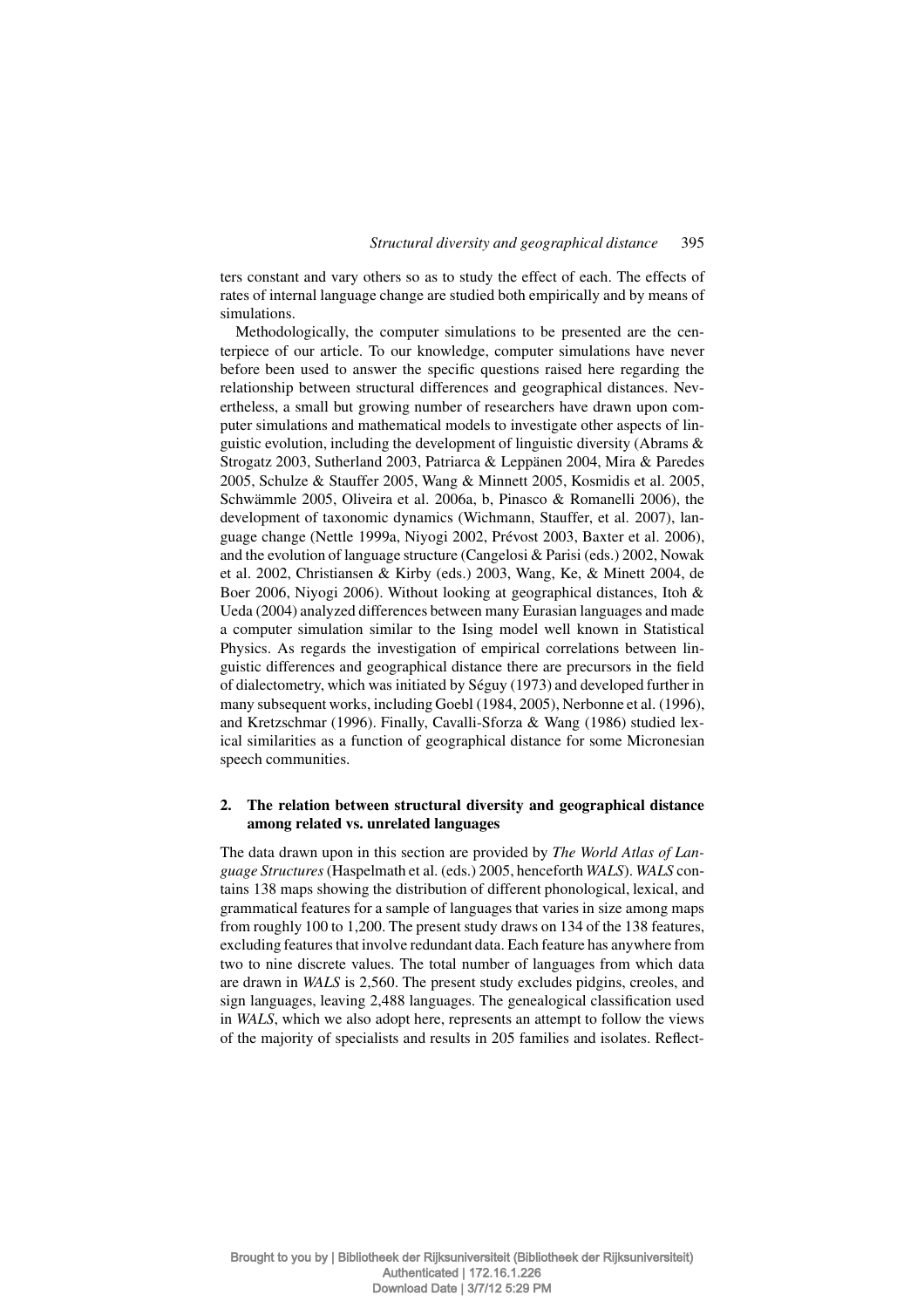ing this consensus, languages in the same family are here called related, and languages in different families are called unrelated.

Many of the *WALS* features are correlated in the sense that the presence of a certain value of one feature to some degree implies the presence of a certain value of another feature – a well-known phenomenon in typology. Some readers may protest that it is problematical to use all 134 non-redundant features of *WALS* without taking into account the fact that some are correlated. But upon closer reflection this ceases to be a problem because we are averaging over many comparisons of language pairs in this study. We can imagine that if we compared one pair of languages for which only five correlated word-order features were available with another pair of languages for which five uncorrelated features were available, the first pair of languages could potentially stand out as falsely being more similar than the second. But the present study is not concerned with comparisons of individual pairs of languages, only with similarities averaged over hundreds of pairs of languages, so we should not expect to see any effect on our results due to statistical implicational relations. Indeed, drawing upon Holman (no date) we have redone our different investigations using a reduced sample of 47 mutually uncorrelated features with no noticeable changes in results, but we prefer to present investigations using all 134 features in order not to create additional problems of scarcity of data.

The typological difference between languages as a function of the geographical distance between them was measured in the following way. For each pair of languages, their distance was calculated from the latitudes and longitudes in the *WALS* database, where the location of each language is defined as a spot somewhere near the center of the region where the language is spoken (see Comrie et al. 2005: 7 for more detail). Pairs of languages were then grouped according to distance in ranges such as 0–500 km, 500–1,000 km, 1,000–2,000km, etc. For each of the 134 features, the average difference between the paired languages in a group was defined as the number of pairs with different values of the feature, divided by the number of pairs for which feature was attested in both languages. These proportions were averaged across the 134 features and expressed as a percentage to represent the overall difference of the language pairs in a group. Figure 1 plots difference as a function of mean distance for respectively related and unrelated languages in the world. The curve for related languages does not extend as far as the curve for unrelated languages because few language families contain languages separated by very large distances.

We realize that the effect of treating languages as points in space is to inflate the calculated distances from large languages to others. To determine whether this effect distorts the curves in Figure 1, we repeated the analysis, excluding languages with more than 5,000,000 speakers; the resulting figure is practically indistinguishable from Figure 1. The effect of large languages may be more prominent in Eurasia, however, where most of the 50 or so largest languages in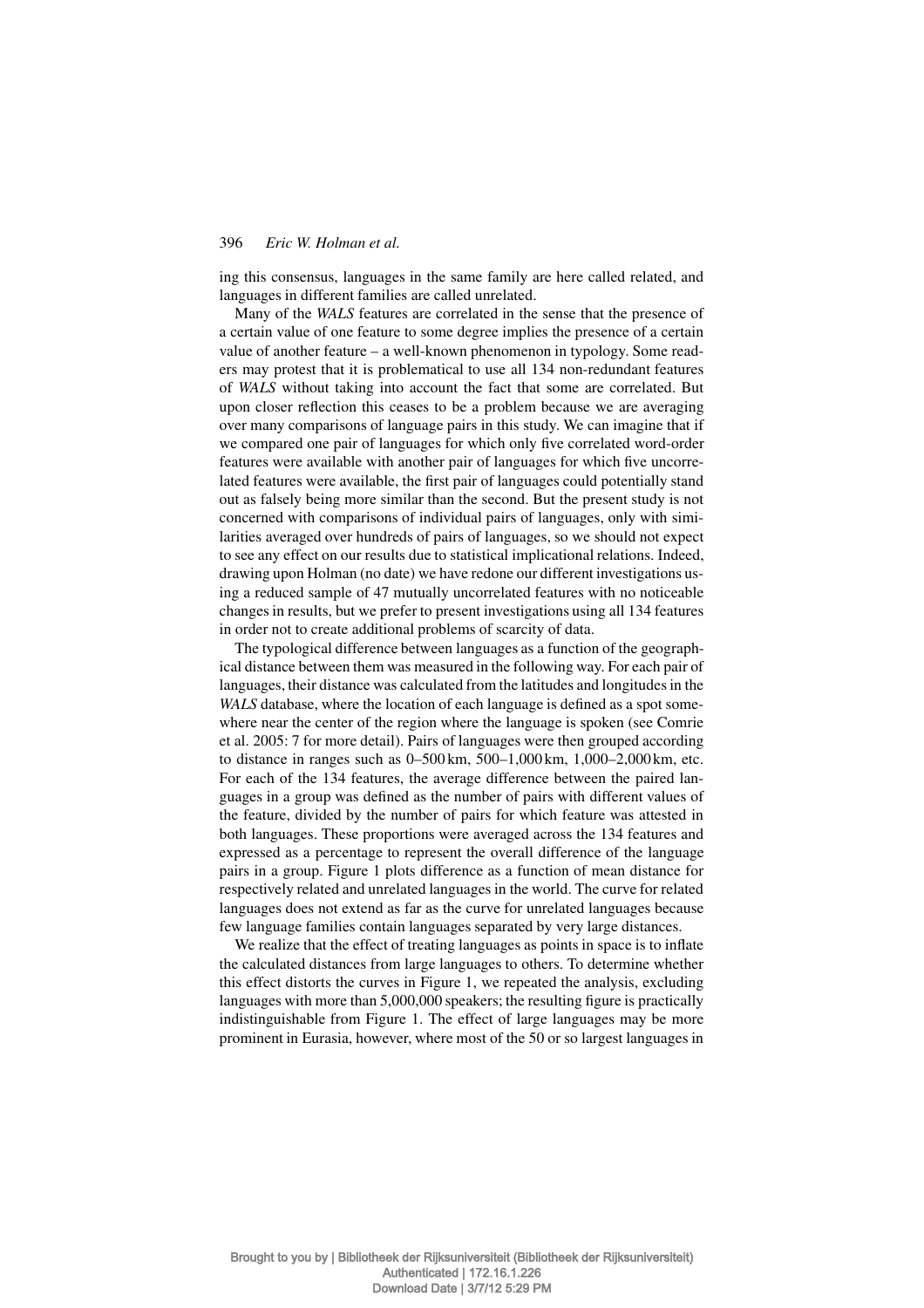#### *Structural diversity and geographical distance* 397



Figure 1. *The relationship between geographical distance in km and the amount of*

*structural differences among related and unrelated languages in the world*

the world are spoken. Even in this area the effect would produce marked distortion only in the 0–2,000 km range, where languages which are in fact neighbors are treated as being far apart. Thus, in Eurasia languages are expected to falsely stand out as more similar at given short distances than languages in other parts of the world. This is the only problem caused by our approach. It should be kept in mind when comparing regions (as we, in fact, do towards the end of this article), but it can be ignored when averaging over the world's languages, as we do throughout most of this article.

Both curves in Figure 1 provide clear evidence of spatial autocorrelation. Difference is least between languages less than 1,000 km apart, and then increases with increasing distance. For languages more than about 5,000– 6,000 km apart, the curves appear to approach asymptotes. Bootstrap tests, reported on in Holman et al. (no date), indicate a significant effect of distance as well as a significant difference between the curves. Spatial autocorrelation is a phenomenon that has been studied within different disciplines under different labels. For instance, within population genetics the equivalent term "isolation by distance" (IBD) was defined by Wright (1943) and refers to situations where large genetic correlations are found among spatially proximal populations and drop off smoothly as the distances among the populations decrease. Discussion and examples are found in Epperson (2003: 14–25). One illustrative example is the study by Sokal & Menozzi (1982) of different allele frequencies for HLA blood group loci in European and Middle East populations. Large autocorrelations were found within a range of approximately 700 km, lesser positive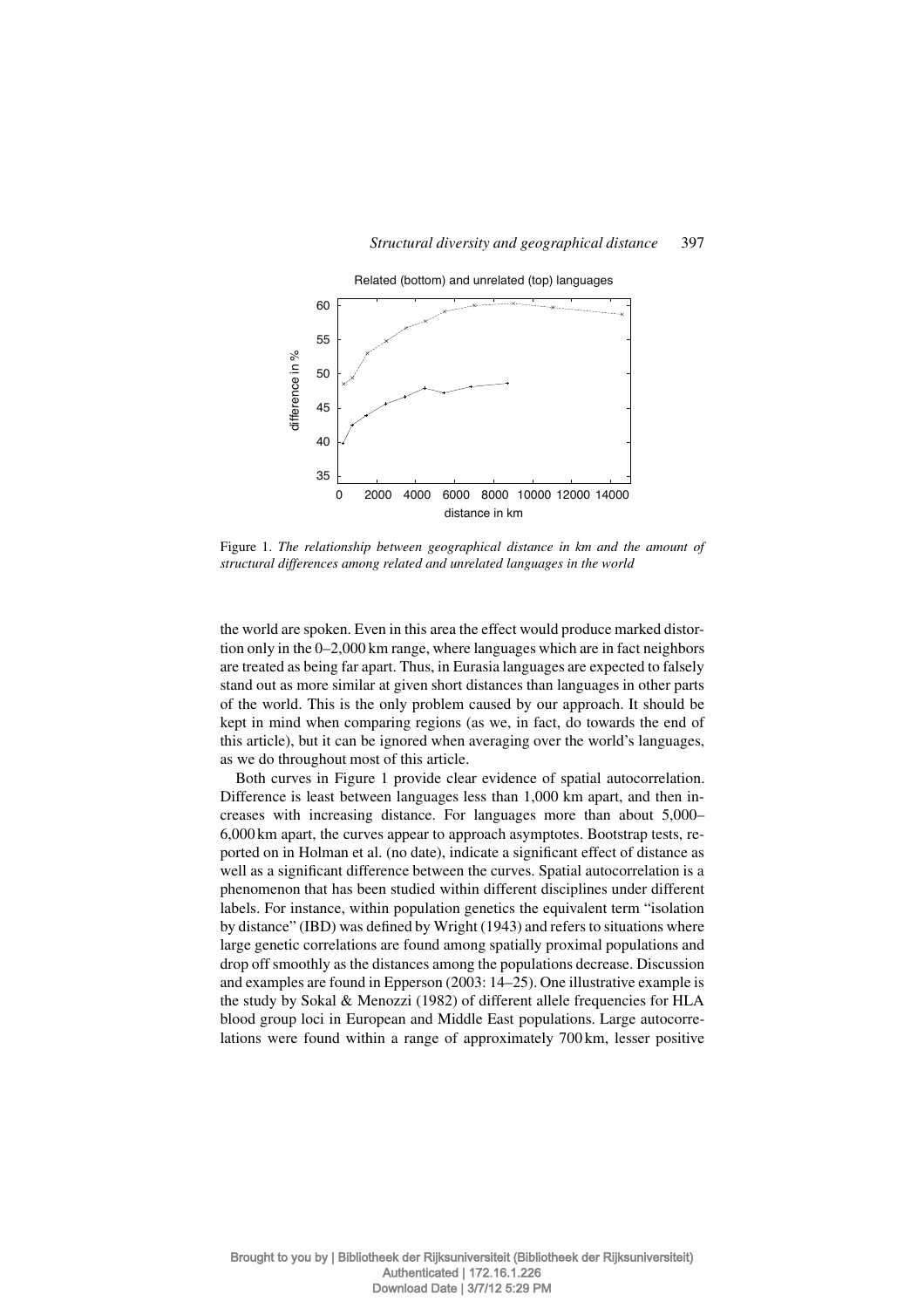values within an approximate 700–1,400 km range and negative values beyond this range. A notion from geography which is similar to IBD in biology is "Tobler's First Law of Geography", which states that "everything is related to everything else, but near things are more related than distant things" (Tobler 1970). For linguistics, Nerbonne & Kleiweg (2007) define what they call the "fundamental dialectological postulate" as follows: "Geographically proximate varieties tend to be more similar than distant ones". Their Figure 1, which is very similar to our Figure 1, illustrates how differences among dialects depend on distance (similar curves have been published by Séguy 1971 and Goebl 2001). This principle or postulate, then, is equivalent to IBD. For our purposes the term "spatial autocorrelation" seems to be the most appropriate since it is the most general one, being used across several disciplines.

Up to this point we have demonstrated that typological similarities among languages, whether the languages are related or not, tend to increase with decreased distance, and we have related this phenomenon to the cross-disciplinarily well-known notion of spatial autocorrelation. Our interpretation is that the autocorrelations found are due to diffusion. We see that at around 8,000 km the curves have flattened out, and interpret this as the point at which effects of diffusion can no longer be seen. Another result obtained is that related languages on average are more similar to one another than unrelated languages at any degree of geographical distance (for individual pairs of languages this does not necessarily hold true, cf. Wichmann & Holman 2007). In the remainder of this paper we will investigate different additional factors that may affect spatial autocorrelations among languages.

# 3. Differences in spatial autocorrelations and their possible causes: Intuitive/common-sensical explanations

The example in Figure 1 shows a difference in spatial autocorrelation. In this case the responsible factor must be relatedness vs. unrelatedness of the languages compared. We might, however, imagine that other factors could affect the curves such that languages, whether related or not, become either more or less similar at given geographical distances, pushing the curves down or up.

*Ecological differences.* Possibly certain features of geography are conducive to the enhancement of similarities among languages, whether those similarities are due to diffusion or inheritance. Nettle (1999c) has pointed out that there is a correlation between the amount of annual rainfall and linguistic diversity in terms of the amount of different genealogical lineages. He suggests that an inverse correlation between genealogical diversity and ecological risk holds because in areas with greater ecological risk people need to establish larger networks of exchange in order to mitigate this risk, a situation which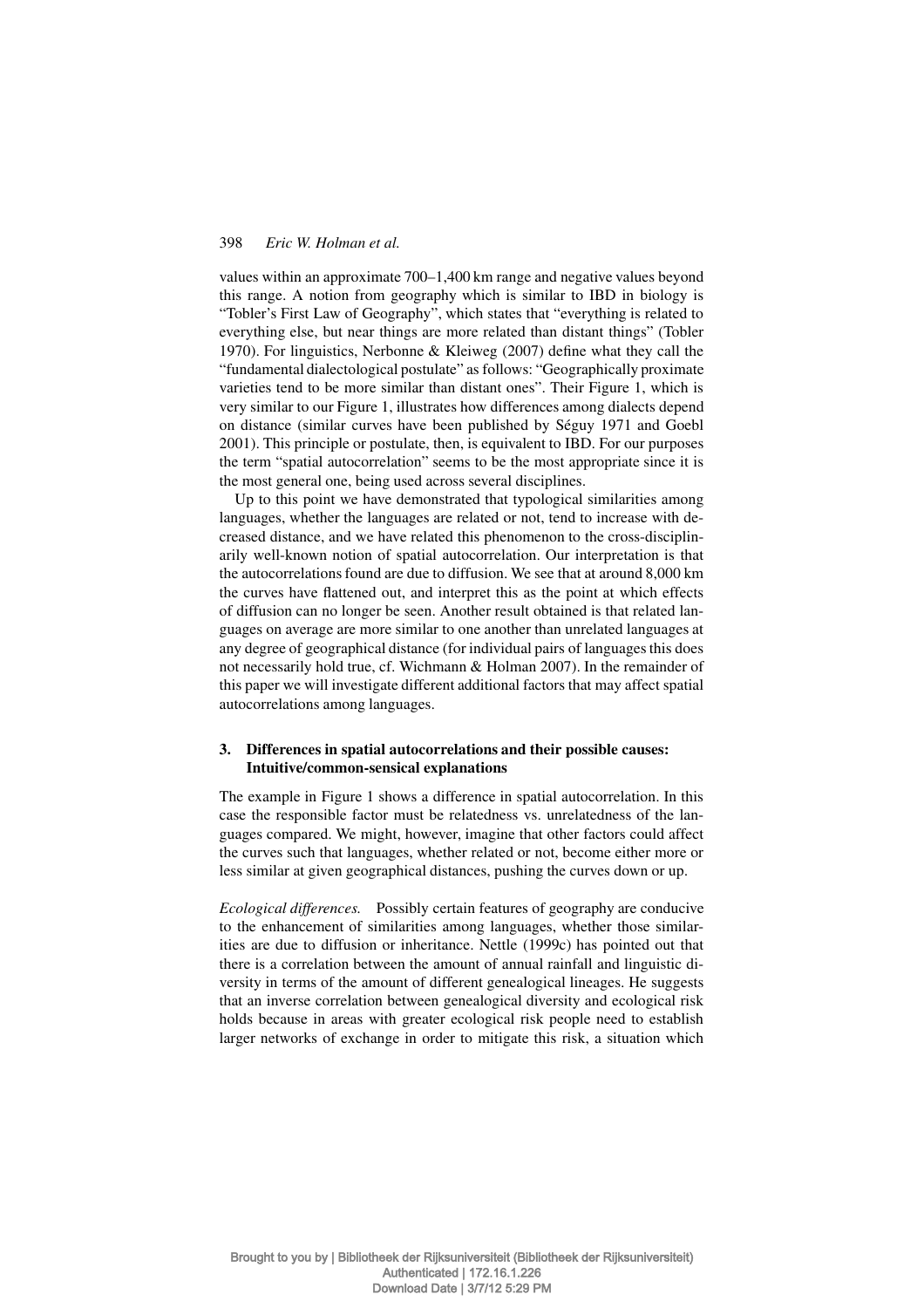disfavors linguistic diversity. Earlier, Johanna Nichols had observed that "high genetic diversity is evidently favored by coastline, tropical to subtropical climate, and (at least in some cases, such as the Caucasus and Himalayas) mountains" (Nichols 1992: 233–234). While these correlations may, indeed, hold between GENEALOGICAL (linguistic genetic) diversity and geography, it is not given that geography and structure. diversity are similarly correlated, such that we should expect to see differences in curves for spatial autocorrelations depending on ecological factors. This is worth investigating. The two factors relating to coastal vs. inland and tropical vs. non-tropical environments are relatively easy to investigate empirically in a systematic fashion, but it is more difficult to examine the impact of highlands vs. lowlands, the main problems being the following: information about whether given languages are spoken in highlands or lowlands is often not available; it is difficult to know where to draw a boundary between what counts as highland and lowland; and one and the same language – particularly a language having a large number of speakers – may be spoken both in highlands and lowlands. Thus, below we examine the two first factors only: coast vs. inland and tropical vs. non-tropical.

As mentioned in Section 1, some factors are better investigated using computer simulations than drawing upon empirical data, simply because the relevant empirical data cannot be isolated and accessed in any systematic way. They include the following.

*Differences in genealogical diversity.* If a large area was populated in a single wave of migration, as has been argued from genetic evidence to be the case for the Americas (most recently Stone & Stoneking 1998, Silva Jr. et al. 2002, Tarazona-Santos & Santos 2002, Zegura et al. 2004), then all the languages of that area might share a single ancestor or descend from relatively similar languages. It seems likely that the languages in such an area could be more similar than would generally be the case in other parts of the world. We have already seen (Figure 1) that related languages are more similar, even at large geographical distances, than unrelated languages. But we cannot know whether this effect is expected to hold at great time depths such as would correspond to a putative "Amerind" since no such families have been established with certainty. Therefore this situation has to be simulated.

*Rate of diffusion.* Possibly languages in some parts of the world show less diffusion (i.e., less transfer of features from one language to the other) than languages of other parts due to differences in patterns of subsistence, preferred marriage patterns, ecological barriers, or other.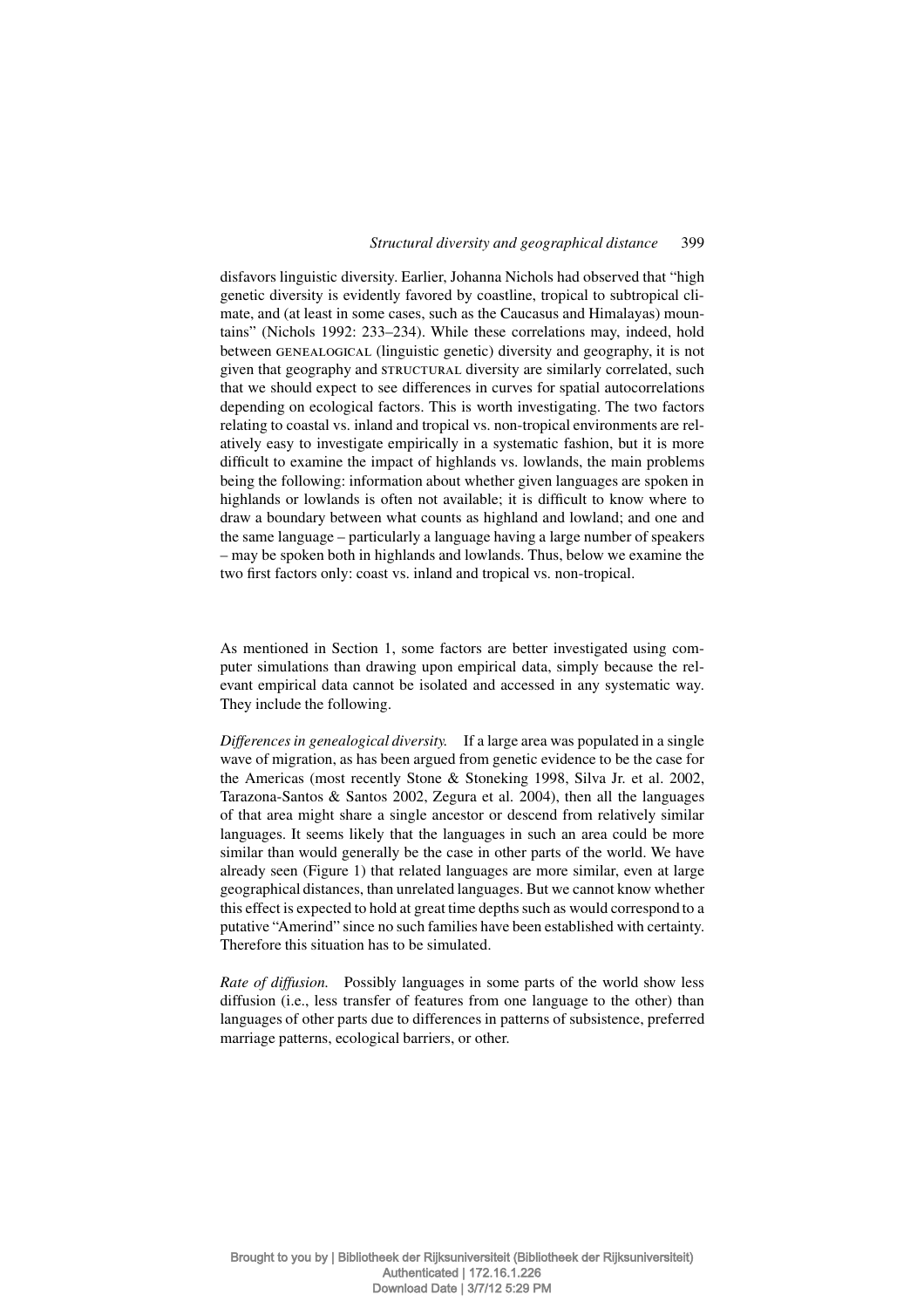*Rate of migration.* A fast migration of people speaking the same language into a territory which was previously not occupied might produce a situation with small differences even among languages spoken very far apart. On the other hand, speakers would quickly cease to be in contact, and the absence of diffusion would produce an effect in the opposite direction of more differences. Thus, it is difficult to predict the effect of speed of migration.

*Rate of language change.* Little is known about the rate of change contributed by sheer internal restructuring. The heavy focus on contact-induced change in the literature on diachronic typology may distract one from considering changes that are due to sheer internal changes. If changes in the typological profile of a language were mostly due to contact we would, over a span of many tens of thousands of years of language evolution, see all languages become similar to one another and would not expect the present diversity. So we should consider the possible impact of the rate of internal language change on linguistic spatial autocorrelation.

These various thought experiments lead us to doubt that there will be simple and monolithic explanations for differences among linguistic spatial autocorrelations. Instead, they suggest that a variety of factors could affect the distributions. Factors that pull in the same direction may be difficult to tease apart, and it may be difficult to judge what the relative impacts of factors that pull in opposite directions are. In the following we therefore investigate each factor separately.

### 4. Investigating ecological factors using empirical data

In this section we look at the two sets of contrasting factors that involve ecology and are amenable to reasonably systematic investigations: coast vs. inland and tropical vs. non-tropical languages. As a guide for locating each language we used the geographical coordinates provided in the *WALS* database. These coordinates roughly correspond to the geographical center of the extension of each language and were produced by the editors for the purpose of placing dots on the *WALS* maps. Obviously, for larger languages it is problematical to identify their location with a single dot. Thus, for classifying languages in coastal vs. inland we have added some extra criteria (see below). For classifying languages as tropical or non-tropical, however, we used the given coordinate as the sole criterion; this means that for languages spoken on both sides of the Tropic of Cancer or the Tropic of Capricorn their categorization is somewhat arbitrary.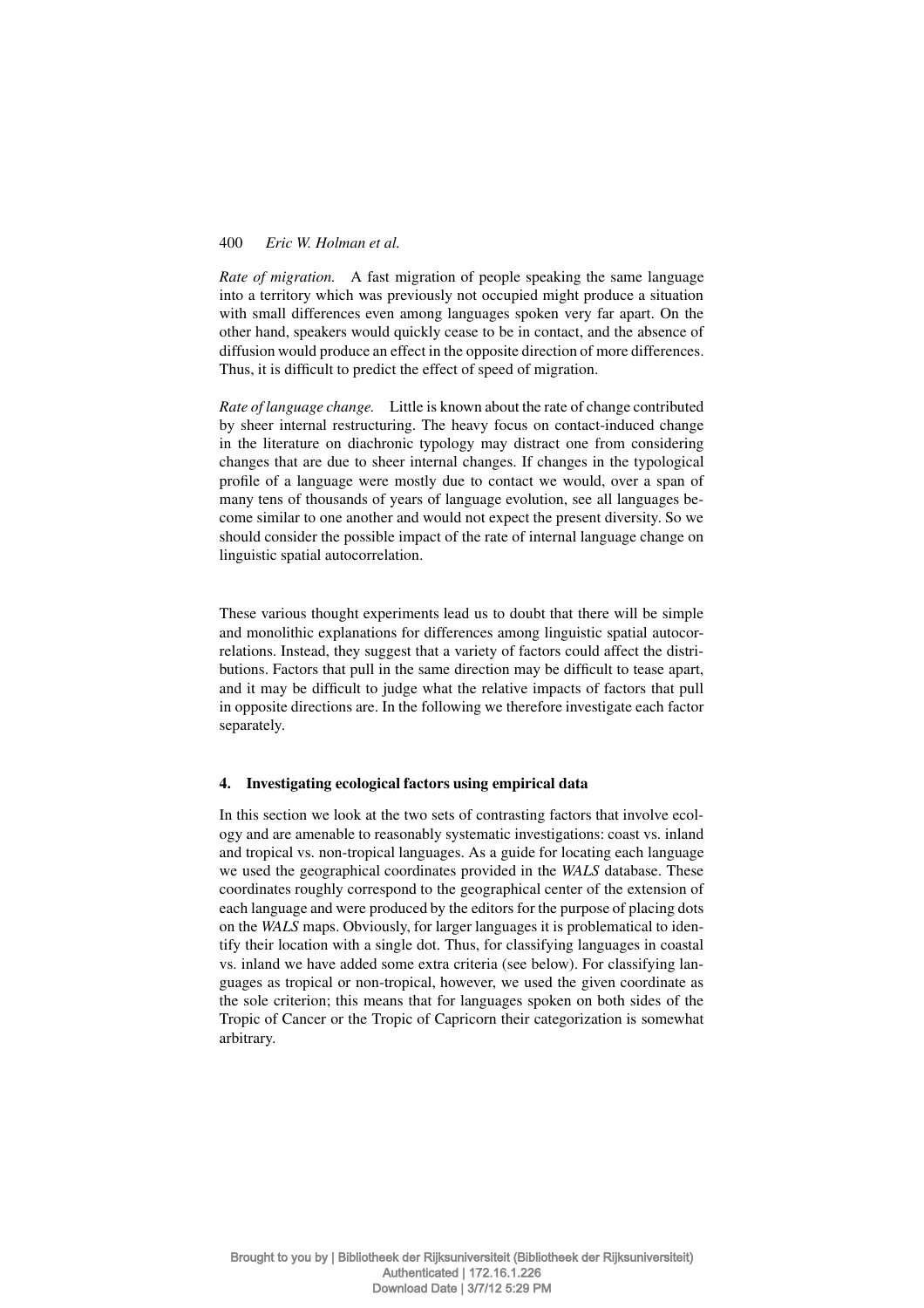# 4.1*. Coast vs. inland*

The definition of which languages are spoken in coastal ranges requires a certain degree of judgment. We therefore limited the investigation to all languages in *WALS* for which 45 or more features are attested. We have defined a coastal language as one which is spoken within 100 km of the ocean (the Black Sea is excluded, the Baltic included). For national languages we required that a long strip of coast pertains to the country. Thus, for instance, German is classified as inland. Such large languages are a minority in the dataset. When we had serious doubts about how to categorize a language we simply excluded it. The resulting sample consists of 167 coastal languages and 154 inland ones.

Figure 2 shows spatial autocorrelations for related vs. unrelated languages, as in Figure 1, but now we further subdivide each into coastal vs. non-coastal. The criss-crossing curves suggest that there is no appreciable difference in the behavior of coastal vs. non-coastal languages.

# 4.2*. Tropical vs. non-tropical*

The tropics are standardly defined as the region in latitude by the Tropic of Cancer in the northern hemisphere, at approximately 23.5° N latitude, and the Tropic of Capricorn in the southern hemisphere at 23.5° S latitude. Languages whose *WALS* coordinates lie within the tropics are classified as tropical, the rest as non-tropical.



Figure 2. *The relationship between geographical distance in km and linguistic differences among related vs. unrelated coastal vs. inland languages in the world*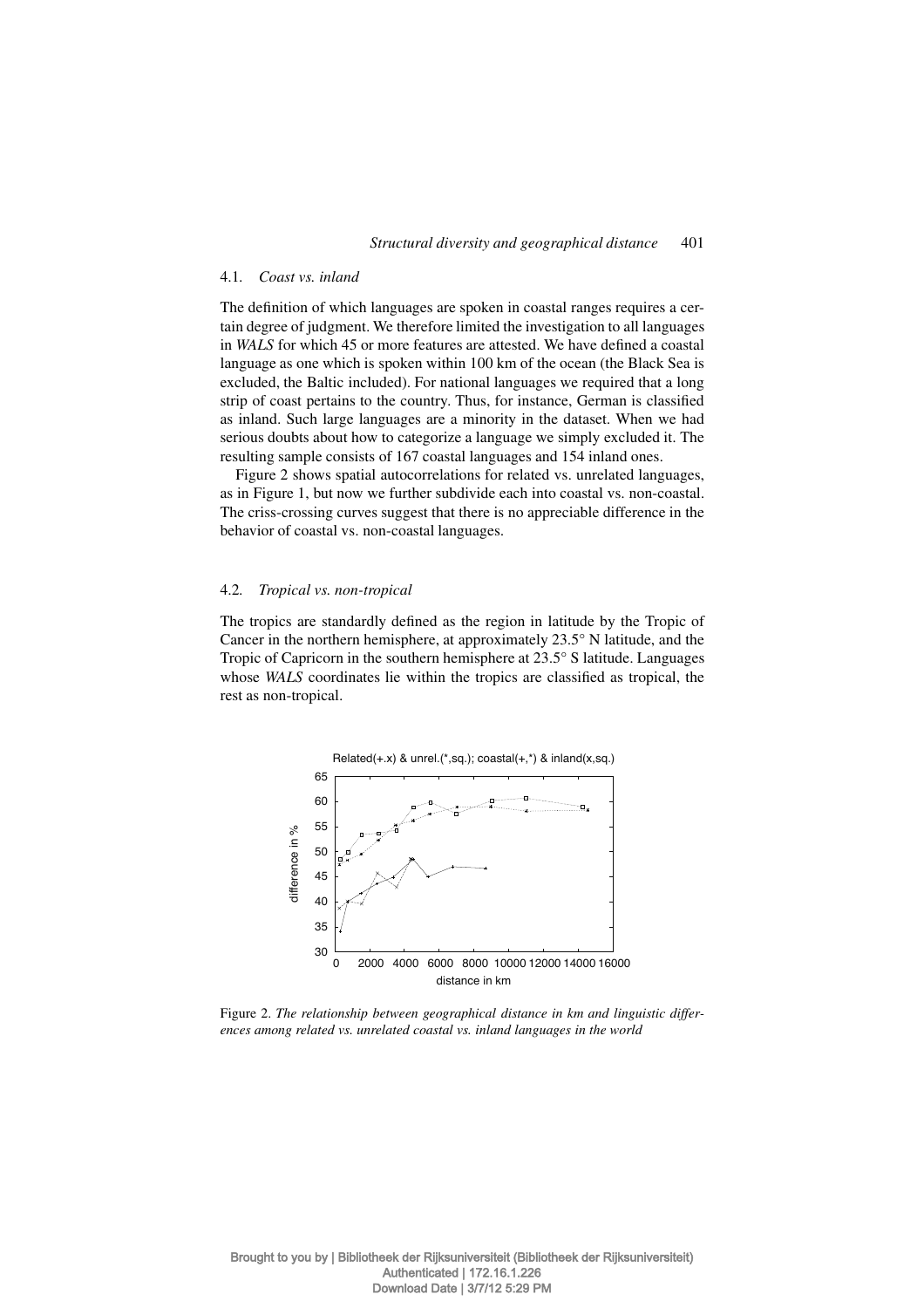



Figure 3. *The relationship between geographical distance in km and linguistic differences among related vs. unrelated tropical vs. non-tropical languages in the world*

Figure 3 shows the behavior of related vs. unrelated languages subdivided into tropical vs. non-tropical. There may be some differences here, tropical languages being somewhat more different than non-tropical ones, but only at relatively short distances. The 4,000–6,000 range where the differences break down would correspond to the maximal east-west extension of continents. It is not clear whether the differences are really significant, but it is tempting to relate the possible differences to Nettle (1999c). Nettle discusses the greater amount of linguistic diversity in tropical areas. His criterion for diversity is different from ours since Nettle simply looks at diversity in the sense of how many different language families are represented in different areas, whereas we look at how different the languages are typologically. Nevertheless, his and our observations concur inasmuch as what leads to genealogical diversity must be the tendency for languages to drift apart structurally. We may be observing a tendency for tropical languages to drift apart more rapidly than non-tropical ones, but given the absence of statistical tests to support this hypothesis we will not take this any further. It would be imprudent to try to explain an observation which may not even be correct. For the moment we will restrict ourselves to state as a hypothesis that there may be a slight tendency for tropical languages confined to a given continent to be more different than non-tropical ones within the same continent. Future work may reveal whether this observed tendency is significant.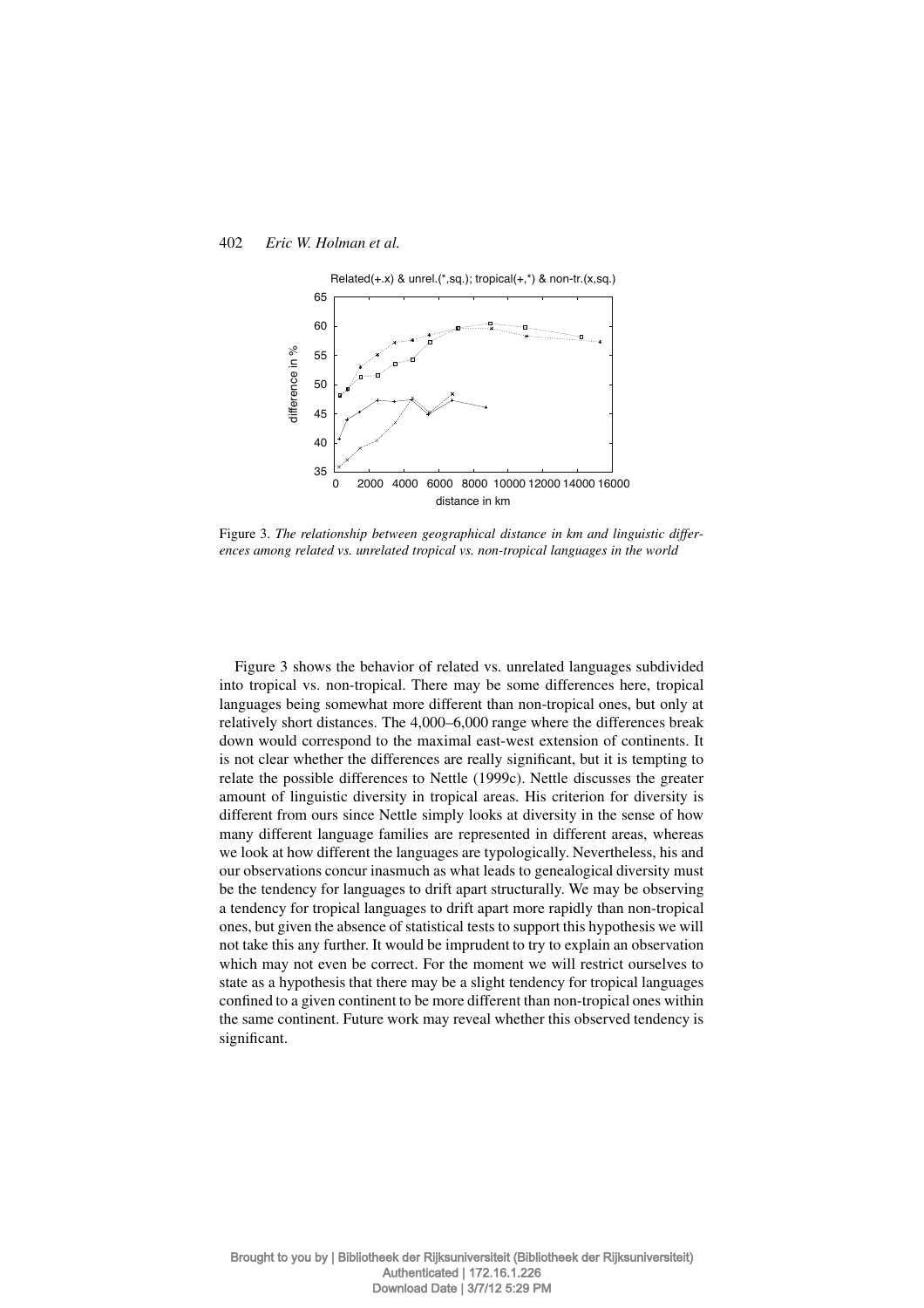### 5. Investigating other factors using computer simulations

In this section we look at further factors that might possibly affect patterns of linguistic spatial autocorrelation. First we briefly present a computational model suitable for such an investigation and subsequently we present the results of the implementation of this model.

#### 5.1*. Brief description of the computational model*

We model population expansion on a square lattice. Initially only the top line is occupied, but the lattice is gradually populated as new speakers are born. The people in the top line either all speak the same language or each one speaks a randomly selected language. Language dynamics is simulated by allowing for the following four processes, each of which happens with a certain prespecified probability. People may shift to a neighboring language with a probability which decreases with increasing size of the original language. Languages may change with a certain prespecified probability. Languages may suffer the effects of DIFFUSION and people may MIGRATE. The language model used is one where a language is characterized by a certain number of FEATURES, which can be imagined to represent distinctive typological features. These features can have two or more values. All in all there are six variable parameters in this model. The settings used are described in the following sections. A more detailed description of the computational model is provided in Appendix 1.

### 5.2*. Results of the implementation of the model*

5.2.1*. Introduction.* A simulation using standard parameter settings is shown in Figure 4. Here and in the following figures we show the result after 70 iterations, when the shapes of the curves no longer change. Only the topmost 10 lines of the  $10,001 \times 10,001$  lattice are analyzed, comparing pairs of sites with the first one in the top line and the second one at distance *d* exactly below the first. (The values remain constant also for longer distances up to 30.) We start from many  $(+)$  or one ancestor  $(x)$ . (For many ancestors, the results cease to change already after 5 iterations.) For larger diffusion  $q \simeq 1$ instead of 0.9, the initially fragmented population would have changed later into one dominated by only one language, cf. Schulze & Stauffer (2006) and Stauffer, de Oliveira, et al. (2006). We assume that features are ordered and measure differences between languages accordingly (see Section 6 below for more detail).

The standard parameter settings, then, are:

internal language change:  $p = 0.5$ diffusion:  $q = 0.9$ language shift:  $r = 0.9$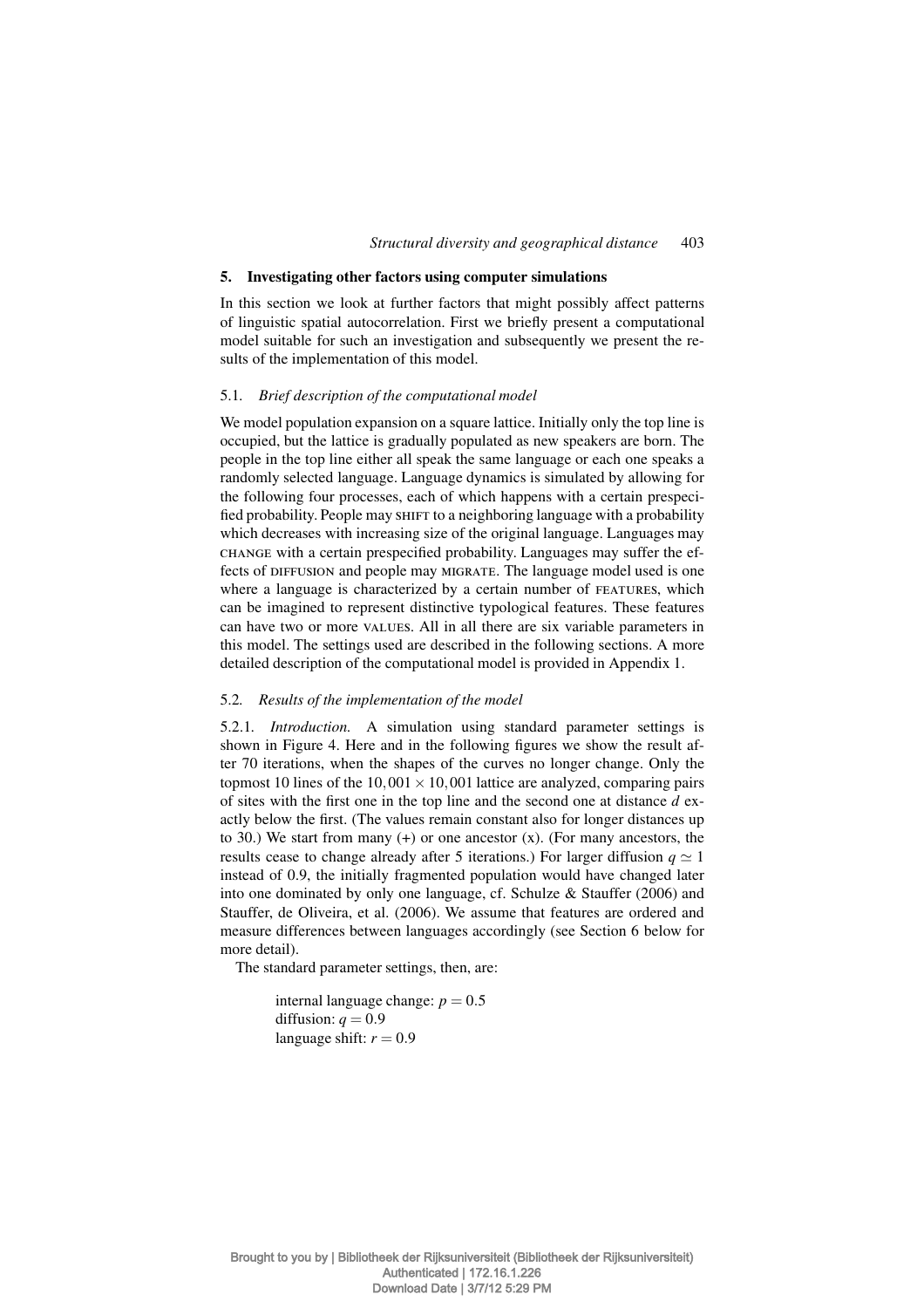migration:  $s = 0.5$ number of features:  $F = 8$ number of feature values (states, choices):  $Q = 5$ 

Since at present we do not know how to translate empirical data into expected absolute probabilities for language change, diffusion, language shift, and migration, all the values that we operate with should be looked upon as highly abstract. The same goes for the results of measuring structural differences and geographical distances. Nevertheless, a comparison of the empirical data with the results of the computer simulations suggests that a simulated distance of 2 roughly corresponds to a real-world distance of 5,000 km. As suggested by Figure 1, this is roughly the distance at which the inverse correlation between distance and structural similarity among languages of different families begins to cease being discernable. With one exception (see Figure 6) all the simulations for the corresponding distance of  $\approx$ 2 similarly show a weakening of the correlation.

An important result of the simulations shown in Figure 4 is that a difference between having many ancestors and having one continues to be preserved over long distances, even if this difference is diminished somewhat. This would mean that given two situations where all else is equal, we may be able to distinguish between languages sharing a common ancestor and unrelated languages by means of typological data. As we will see, this "preservation of history" does not result from all parameter settings, but it is the rule rather than the exception.



Figure 4. *A simulation using standard parameter settings. Legend: + = many ancestors, x = one ancestor.*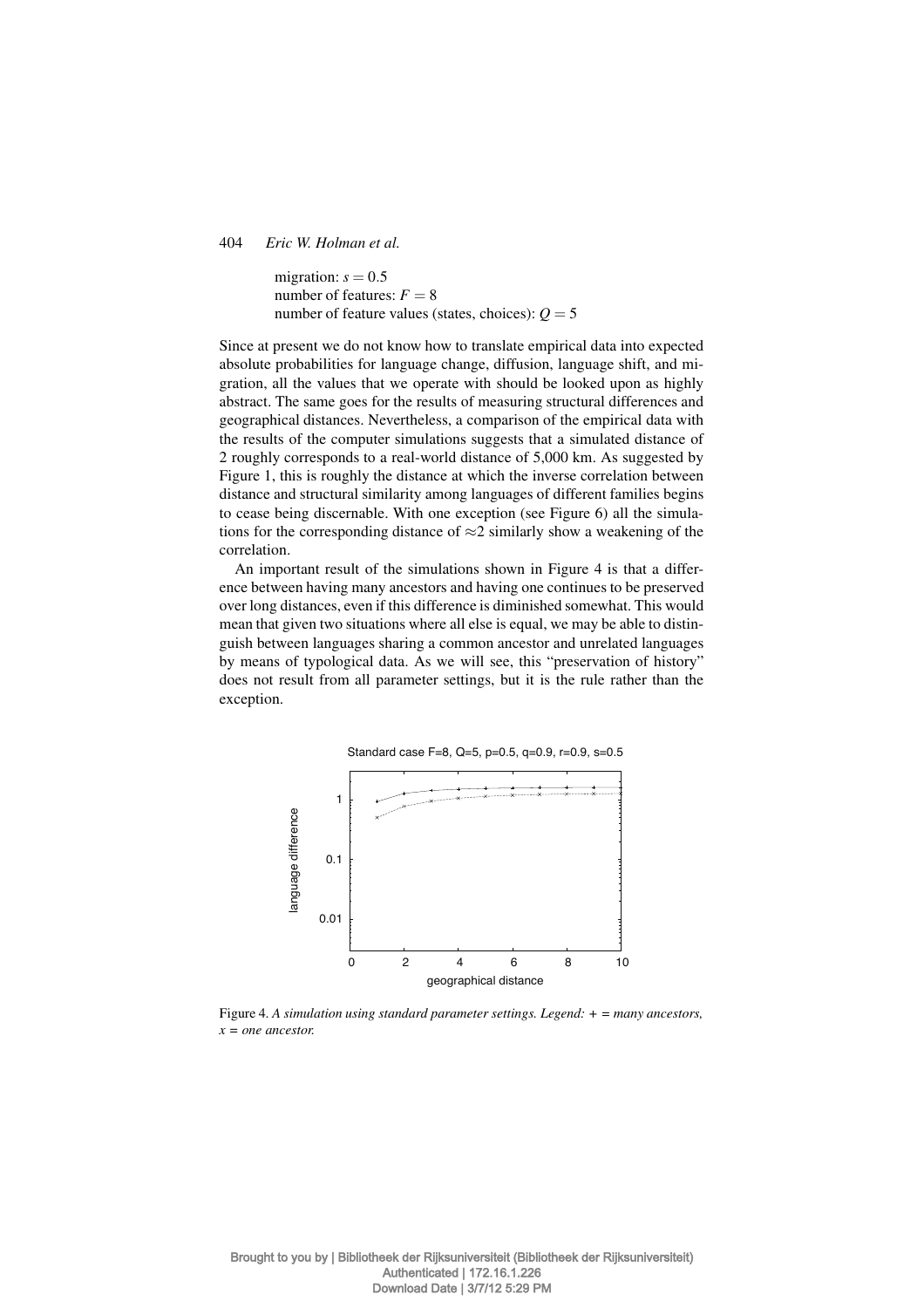In the following we vary the settings to study the effects of each individual parameter.

5.2.2*. Rate of diffusion.* Decreasing the rate of diffusion makes initially related languages more different, but the effect of such a decrease diminishes with the distance. There is hardly any effect to be seen for the situation with many ancestors, cf. Figure 5. That is, diffusion has a greater effect on the degree of similarities among related than among unrelated languages. This is a highly interesting result which is initially somewhat counter-intuitive, but it can nevertheless be brought to accord with the real-world situation. We know that diffusion is a highly potent force in language change. Nevertheless, we also see an immense structural diversity among the world's languages. What could explain this apparent discrepancy is that whereas diffusion may make languages that are in contact with one another more similar, these regional similarities contribute to inter-regional diversity. It is possible to change from a situation where the population is distributed equally over many different languages to one where more than half of the population speaks a single language, but that requires the diffusion rate to be 0.999, as witnessed by simulations not shown here.

5.2.3*. Rate of migration.* We have tried to vary the migration probability to 0.1 and let the simulation run for 200 iterations to get stationary results. This has virtually no effect. The curves are so similar that no difference can be made out visually although there are minor differences in the data.



Figure 5. *The effect of varying diffusion rate from 0.9 (Figure 4) to 0.1 (this figure). Legend: + = many ancestors, x = one ancestor.*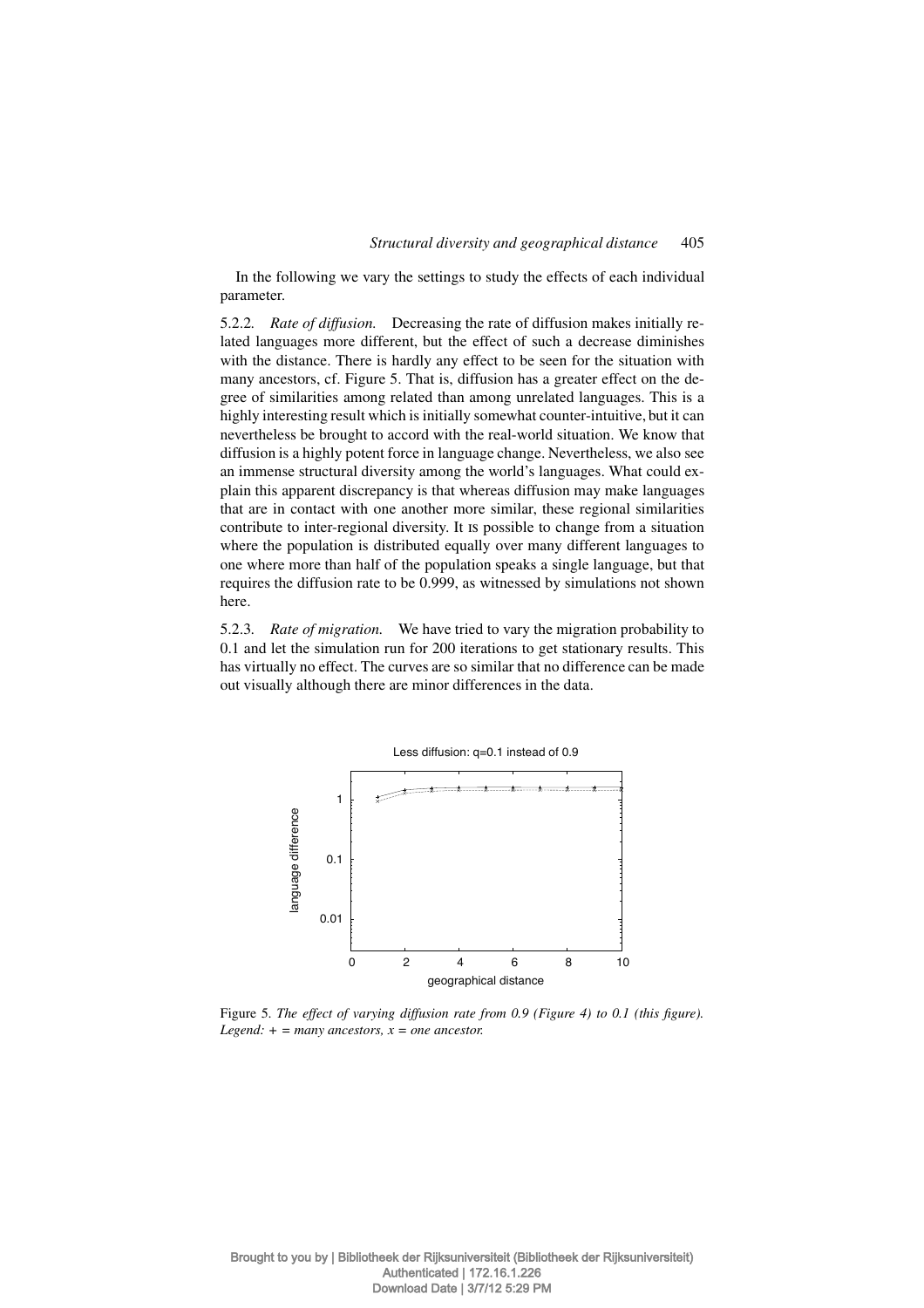5.2.4*. Rate of language shift.* A simulation where the rate of language shift was varied from 0.9 to 0.5 showed that this has no effect in the case of many ancestors. Although more language shift should reduce the number of languages, it does not affect the overall structural diversity as measured in the total number of differences among language pairs. It stands to reason that in the extreme case where the world's population was divided up into, say, speakers of Chinese and English, the differences among these two languages might still correspond to the average differences among the current languages of the world. The rate of language shift does seem to have a small effect in the case of a single ancestor. With more shift, the offspring of an initially uniform language become more similar, but this effect evaporates at large distances. Again, this is intuitively obvious. As in the case of the standard parameter settings the curves continue to be distinct at large distances. Given the high degree of similarity with Figure 4 we do not show the graph here.

5.2.5*. Rate of language change.* Comparing Figures 4 and 6 shows that reducing the rate of language change has no effect when we start with many ancestral languages, but has a drastic effect when there is only one. In a situation of many ancestors the effects of language changes will tend to cancel one another out. In a situation of just one ancestor, internal language change is a major contributor to diversity.

We have tested whether a similar result is obtained when empirical data are used. It ought to be the case that two curves for spatial autocorrelation among



Figure 6. *The effect of varying the rate of language change from 0.5 (Figure 4) to 0.1 (this figure). Legend: + = many ancestors, x = one ancestor.*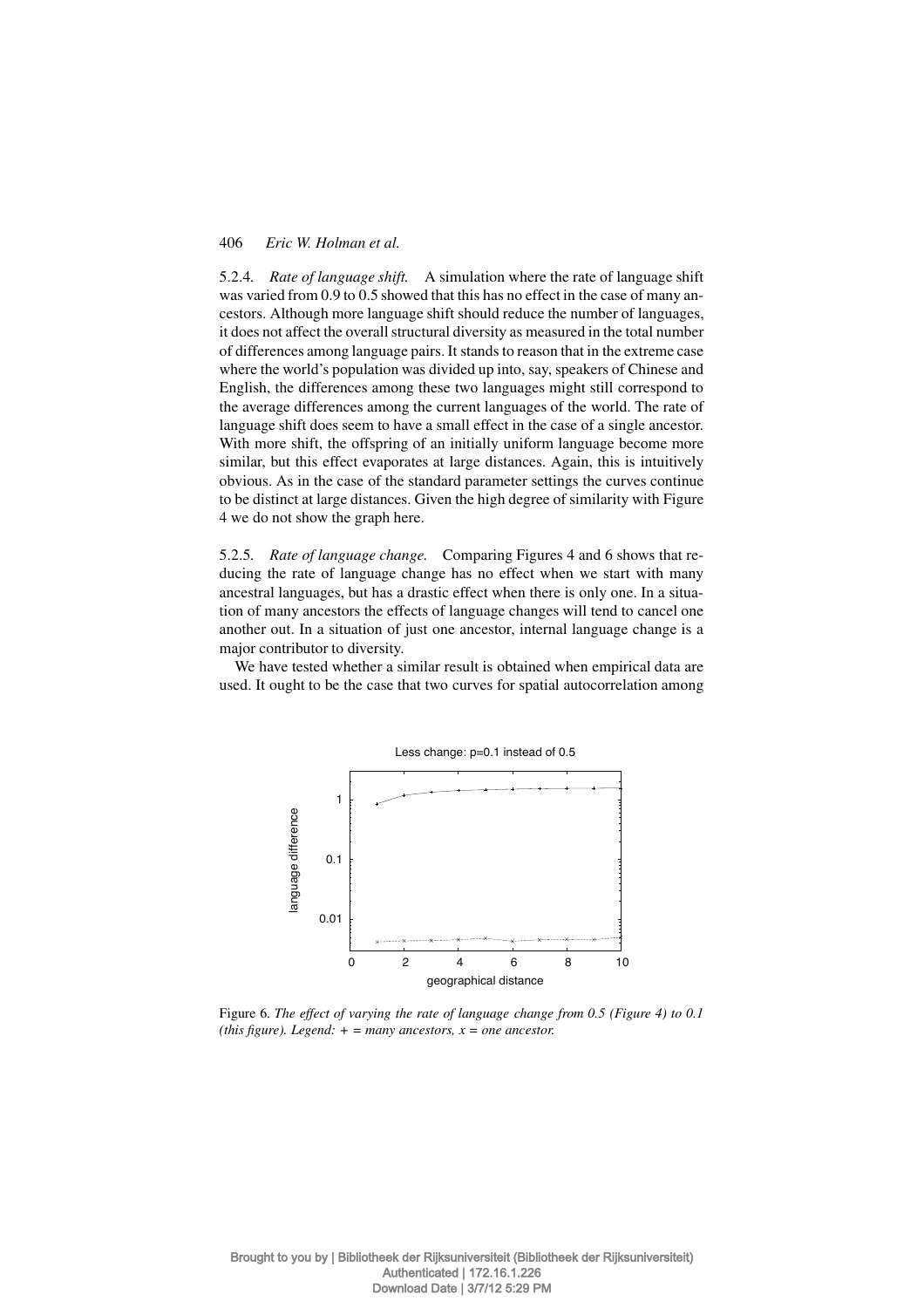### *Structural diversity and geographical distance* 407



Figure 7. *Spatial autocorrelation among related vs. unrelated languages in a worldwide sample with respect to stable vs. unstable features*

related languages are far apart when one curve describes the number of differences among languages with respect to features that are highly stable and another describes the number of differences with respect to highly unstable features. On the other hand, for unrelated languages there should be no obvious differences in the corresponding curves for stable and unstable features. In Wichmann & Holman (no date) we test the performances of four different stability metrics for typological features. The most reliable of these is briefly described in Appendix 2 below. After having applied this metric to the *WALS* data we selected the 33 most stable features and the 33 most unstable ones (see Appendix 3 for the lists of features) and then, for each set of features, calculated the differences among respectively related and unrelated languages. Figure 7, which should be compared to Figures 4 and 6, shows that the empirical data conform to the general predictions of the simulations. The average differences among related languages with respect to highly stable features is appreciably larger – 10  $\%$  or more at any geographical distance – than the differences with respect to highly unstable features. For unrelated languages, however, the curves are largely similar. If the curve for stable features tends to show slightly fewer differences, this might be attributed to the relatedness among some languages assumed not to be related in the *WALS* classification, but this effect is so small as to barely be noticeable.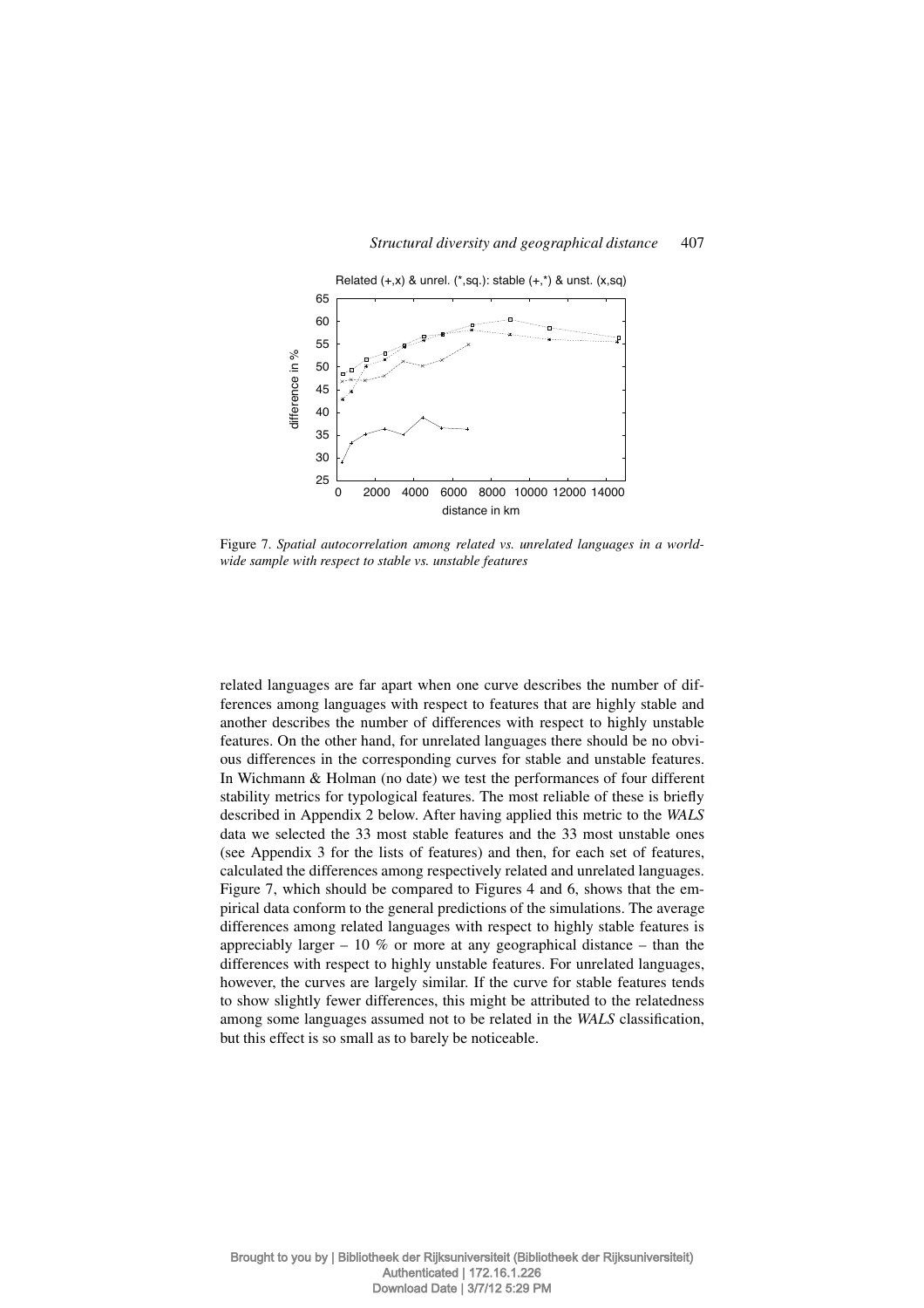# 6. Fingerprints of language history seen through qualitatively different datasets

### 6.1*. Introduction*

The data from *WALS* that were used to produce the examples in Figure 1 involve a mixture of qualitatively different encodings. Features can have from 2 to 9 values and for some there is an internal relationship among these values while for others there is no such relationship.

An example of a binary feature is the presence vs. absence of future as an inflectional category (Dahl & Velupillai 2005). The linguistic typological database developed at the Max Planck Institute for Psycholinguistics in Nijmegen, which was drawn upon by Dunn et al. (2005), consists exclusively of binary features. An example of a *WALS* feature having nine values is the way that the plural category of nouns is expressed (Dryer 2005). Thus, the plural can be expressed by means of (1) a prefix, (2) a suffix, (3) stem change, (4) tone, (5) a mixture of the preceding, (6) reduplication, (7) a separate word, or (8) a clitic; finally, (9) some languages do not have a nominal plural category.

When there is an internal relationship among the values we use the term "ordered feature". An example of an ordered feature is the inventory of vowel qualities (Maddieson 2005). In Maddieson's formulation of this feature, 2–4 vowels count as "small", 5–6 as "average", and 7–14 as "large". Thus there are three values. Presumably a language normally does not change its inventory of vowels directly from small to large but has to pass through a stage where the inventory is average. The same would hold for a change in the opposite direction. This feature, then, is (probably) ordered. The expression of the plural, in contrast, is largely unordered in the sense that a language can mostly change from having any of the possible values to any other. For instance, a language can just as easily go from not having a plural to having either a prefix or a tone expressing the plural. We say "largely unordered" because a language may be unlikely, for instance, to go from having no plural to having a mixture of different types of plural (value 5). It is typical for the *WALS* features that it is not always easy to decide whether they are ordered, semi-ordered, or unordered. The feature involving velar nasal consonants (Anderson 2005) may serve as an example of this indeterminacy. Some languages do not have a velar nasal, others may have such a sound but not in the beginning of words (as in English), and yet others may allow a velar nasal in the beginning of the word (this is common in, for instance, languages of Africa, South-East Asia, or aboriginal Australia). For languages that allow final consonants it is rare to find cases where an initial velar nasal is allowed but not a final one. Thus, if a language goes from not having a velar nasal to allowing velar nasals wordinitially we might expect that in most cases it would first pass through a stage where it only had word-final velar nasals (that is, if the language allows final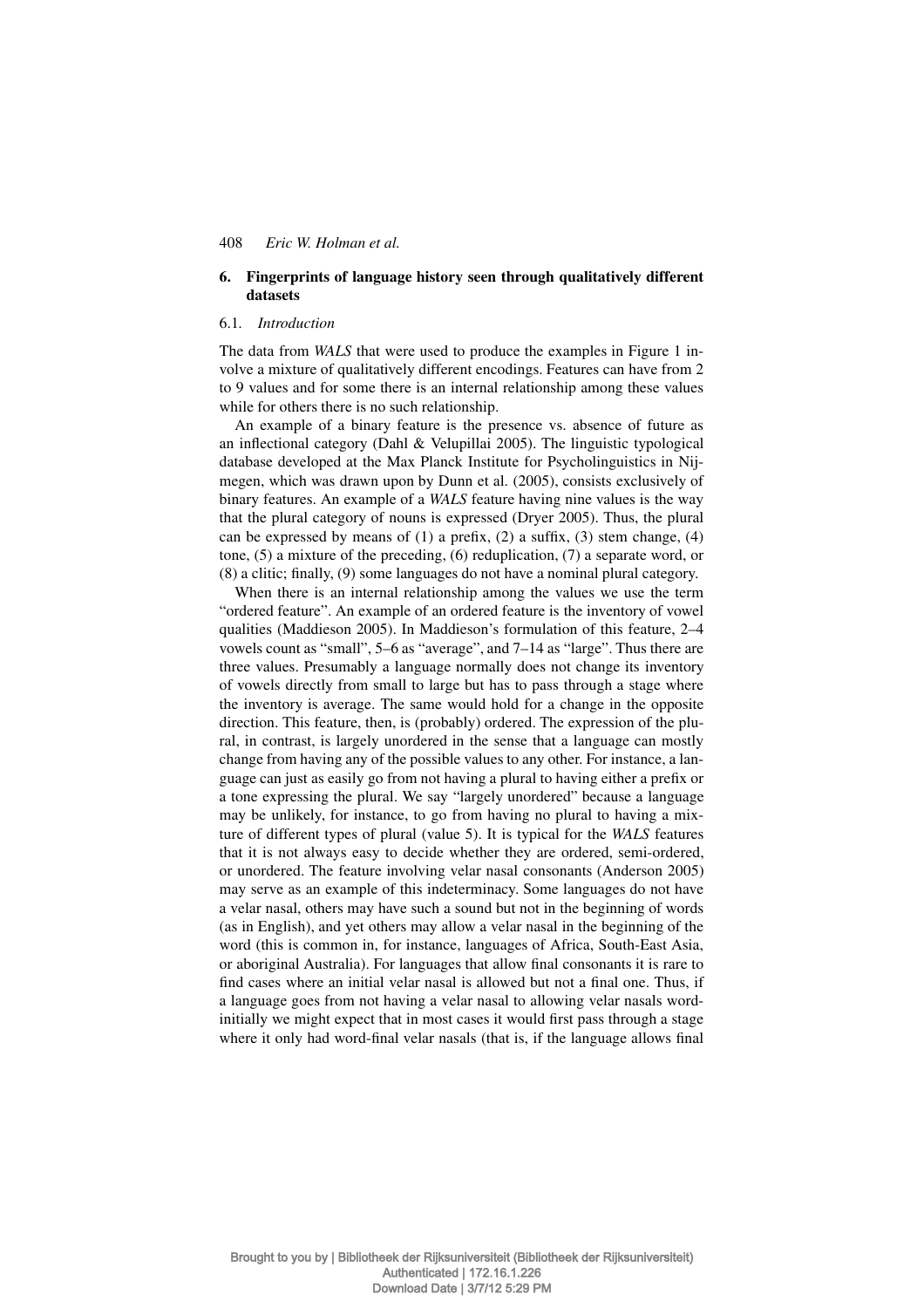consonants). But this is far from certain and would require more investigation. The example, then, serves to illustrate that classifying *WALS* features into ordered vs. unordered is an idealization. In reality, order is a matter of degree that would have to be determined by studying how often any pair of values of a given feature co-occur in genealogical language groups with a short history of differentiation. By this method, which has been suggested by Maslova  $\&$ Nikitina (no date), we could develop an idea about the changes among feature values that are more likely to take place and thus determine to what degree a feature is ordered. To produce the various plots of empirical data in this article the *WALS* data were treated as unordered.

In the present context we are interested in studying the effects of different numbers of feature values on the outcome of historical linguistic investigations and we also want to know more about the effects of ordered vs. unordered features. For the investigation of ordered vs. unordered features we must necessarily assume that a clean distinction between the two can be made, that is, we assume that the features used are of an ideal type.

For an unordered feature any difference in values will count as 1, whereas for an ordered feature a difference is counted as the absolute difference between the two values. For instance, for the feature of vowel inventory sizes mentioned above, a difference between value 1 (small inventory) and value 3 (large inventory) counts as 2 differences, whereas a difference between value 1 and 2 or value 2 and 3 both count as 1 difference.

# 6.2*. Ordered vs. unordered features*

Given that ordered features encode more information it is to be expected that such features will preserve the evidence for initial relatedness better than unordered ones. Figure 8 is nevertheless an important demonstration of the validity of these expected results. It should be compared to Figures 4 to 6, but in particular to Figure 4, which has the same parameter settings as Figure 8 except that Figure 4 involves ordered features. We see that the curves end up meeting one another, which is an important difference compared to Figures 4 to 6.

# 6.3*. Features having two vs. more than two values*

The different behavior of binary as opposed to many-valued features is similar to that of unordered vs. ordered features, in fact so similar that there is no need to provide an additional illustration. Just as in Figure 8, the curves for many ancestors and one ancestor narrow in on one another for  $Q = 2$  and end up meeting each other. This is an important difference against Figure 4 and the results of other simulations in this paper: in the other simulations the curves never meet. Thus, it will get harder to discern a difference between related and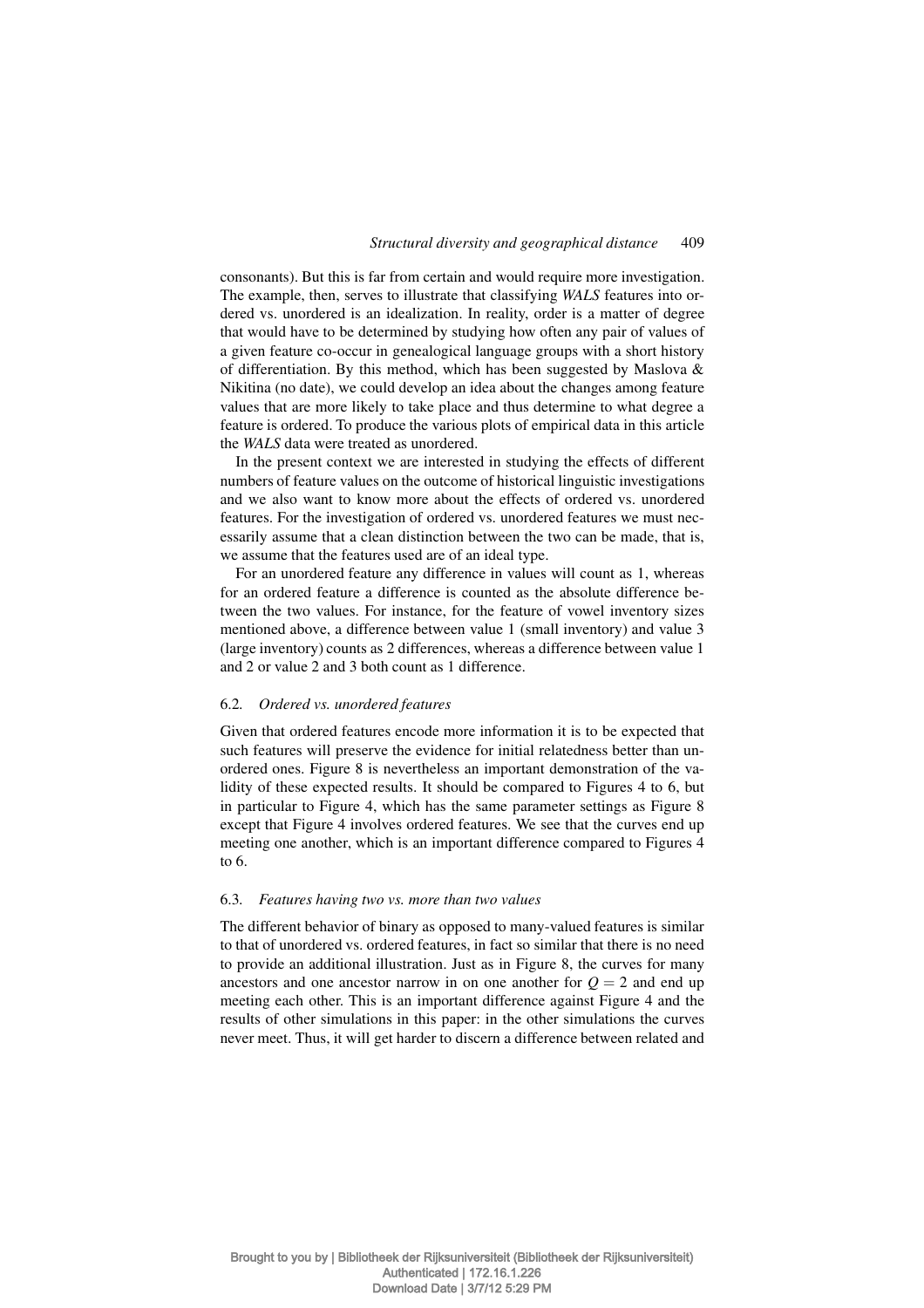



Figure 8. *The effect of using unordered (this figure) as opposed to ordered features (Figures 4 to 6). Legend: + = many ancestors, x = one ancestor.*



Figure 9. *The effect of using binary features (here) as opposed to many-valued ones (Figure 4). Legend: + = many ancestors, x = one ancestor.*

unrelated languages in binary descriptions. For  $3 \le Q \le 9$  we merely see a parallel shift since the absolute differences may increase for increasing *Q* as opposed to binary ones. Thus, the curves for  $Q = 3$  and  $Q = 9$  are similar to those for  $Q = 5$  shown in Figure 4, but the curves for  $Q = 3$  lie lower than the curves for  $Q = 5$  and those for  $Q = 9$  lie higher (not shown).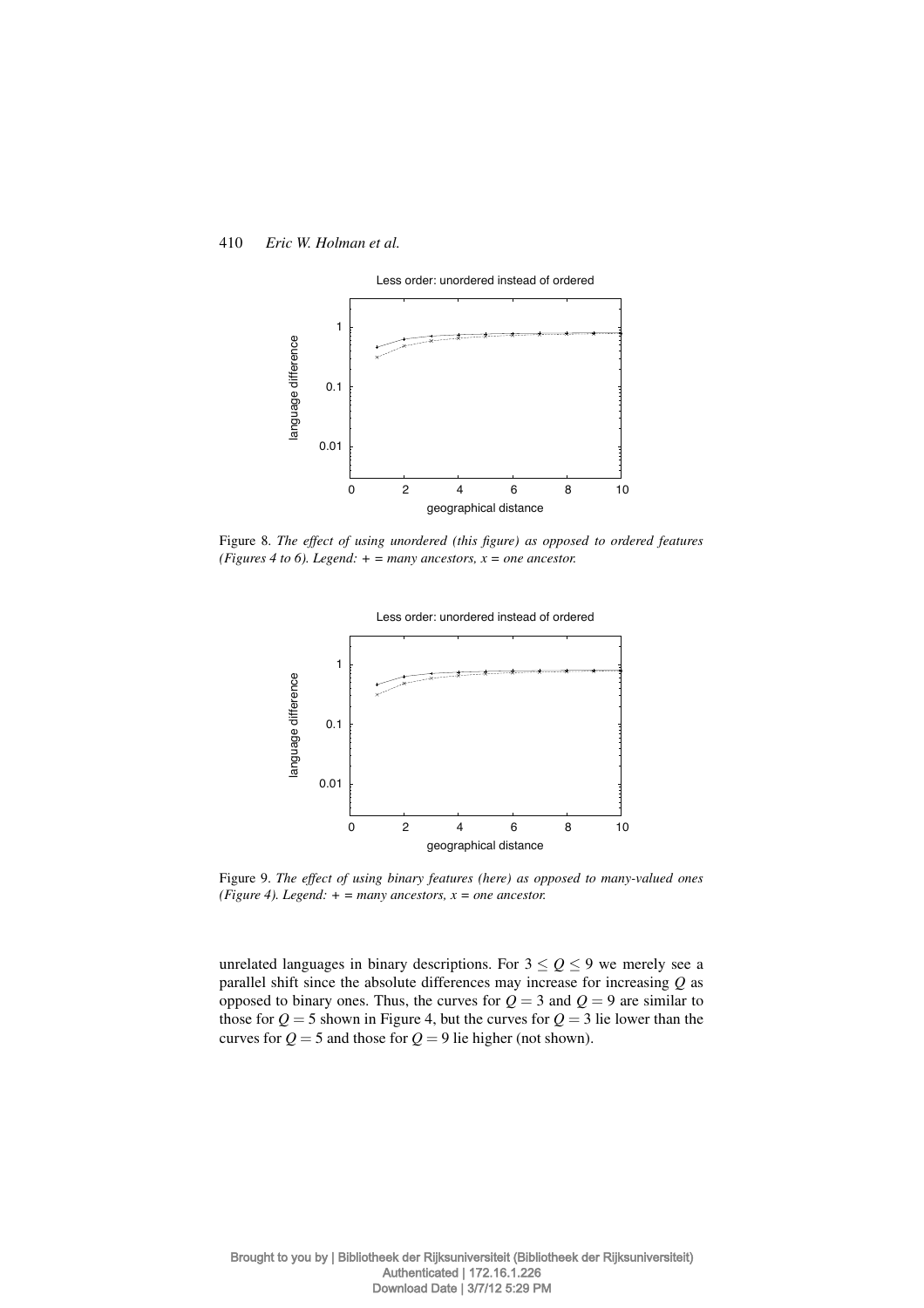#### *Structural diversity and geographical distance* 411

#### 6.4*. Conclusions regarding different results for different encodings of data*

Sections 6.2 and 6.3 have shown that diffusion, language shift, and migration cannot cause languages that share a common ancestor to look typologically as dissimilar as unrelated languages at large geographical distances when we average over many languages. (As shown by Wichmann & Holman 2007, a single pair of related languages, for instance, within Indo-European, Irish and Marathi, may be typologically as dissimilar as the majority of unrelated language pairs, but in the present article we are looking at the behavior of whole groups of languages.) Conceivably a fast rate of internal language change and a lack of diffusion among some related languages could make these languages become mutually more different than a group of unrelated languages having a slow rate of change and much diffusion. But even with such a radical tweaking of parameters we have not been able to produce simulation results where the curves for a single vs. many ancestral languages trade their usual places. More importantly, there is reason to believe that the average rate of internal language change (*p*) across typological features does not differ much between languages or geographical regions. We saw in Section 4 that different ecological factors have no appreciable effects on differences among languages, and Wichmann & Holman (no date) have shown that rates of change in individual typological features correlate across different geographical areas, which indicates that *p* cannot be random.

The choice of typological features and the way that they are encoded may cause related and unrelated languages to be indistinguishable in their behavior with respect to spatial autocorrelations. These two factors, are to a large extent, although not entirely, under the linguist's control. Different typological databases in existence may serve to illustrate the range of choices. The database collected under the auspices of the Pioneers of Island Melanesia project (PIM) of the Max Planck Institute for Psycholinguistics in Nijmegen, i.e., the dataset drawn upon for Dunn et al. (2005), consists entirely of binary features (which are also, by definition, unordered). The database represented by *WALS* is a mixture of everything from binary to 9-ary features, a few of which may be interpreted as ordered, some as unordered, and others as semi-ordered. Finally, the Autotyp database constructed by Balthasar Bickel and Johanna Nichols (http://www.uni-leipzig.de/∼autotyp/) has as many values as the researcher feels necessary for capturing all important differences among functionally related categories. This set of values can be merged to fewer values if such a reduction is opportune for a given purpose. It is also possible to modify the number of feature values in *WALS* and the PIM data. The *WALS* dataset can be recast as binary features, each representing the presence or absence of a given feature value. By the opposite approach, some of the binary PIM features that pertain to related linguistic categories and have mutually exclusive distribu-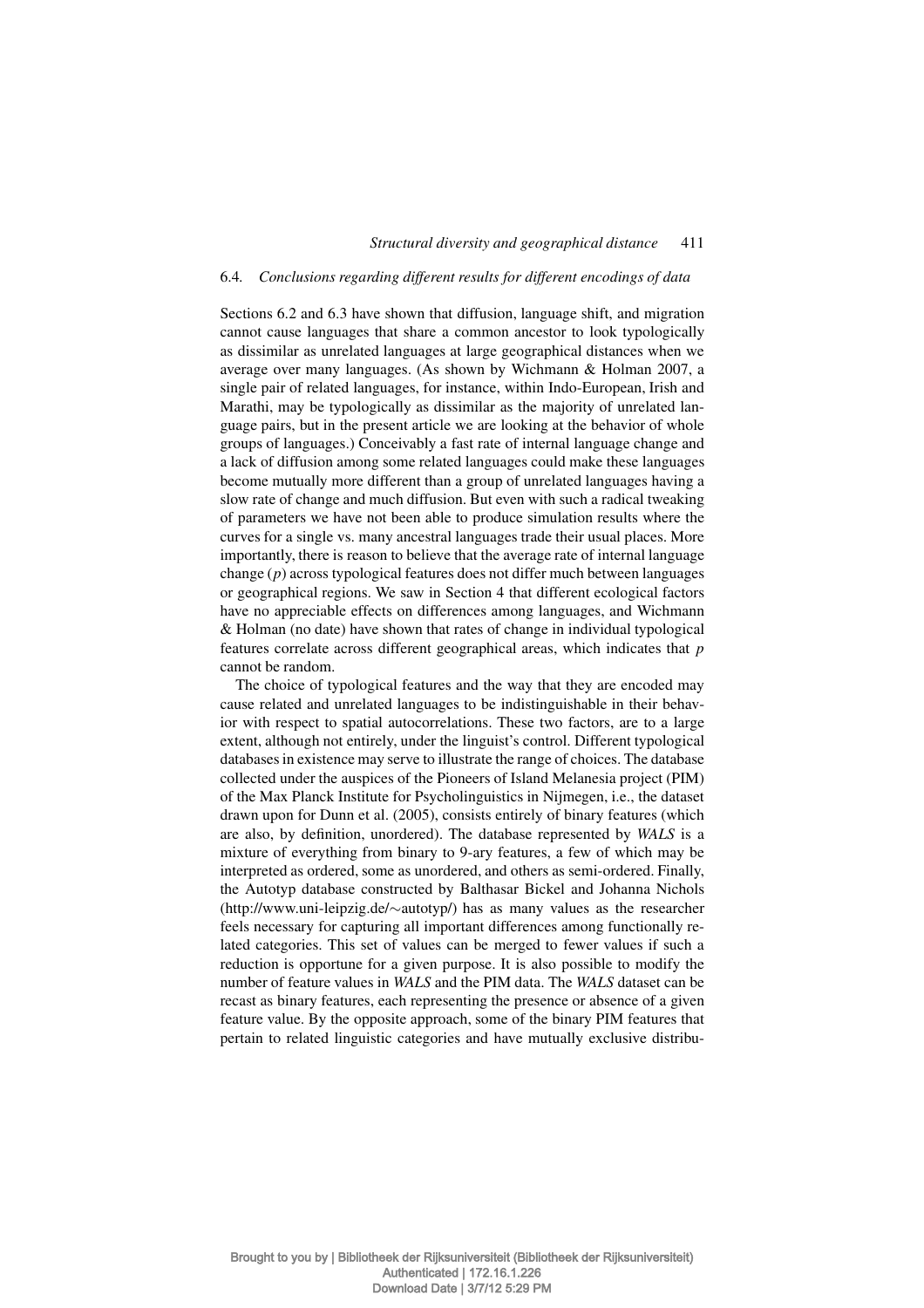tions could be recast as many-valued features. Thus, much is up to the researcher. A linguist cannot decide to make a feature which does not exhibit any ordered behavior ordered. But unordered features can be excluded to strengthen the utility of the dataset for the purpose of making historical inferences.

# 7. General discussion and conclusions

In the beginning of this article we showed that typological similarities among languages strongly depend on the geographical distance among them. This dependency is not surprising, but the correlation between typological differences and geographical distance has nevertheless not previously been studied systematically. Known among biologists as isolation by distance, the dependency has been investigated intensively within genetics for well over half a century. While geneticists began employing computer simulations to study IBD-effects more than a quarter of a century ago, this is the first linguistic study to use such a strategy.

We then went on to investigate how differences in the curves might come about. Our computer simulations indicate that diffusion may cause languages to become more similar. This is hardly surprising, but a less trivial finding was that the effect is stronger among languages which share a common ancestor than among unrelated languages. Migration apparently contributes little to differences in diversity. Language shift has no effect for unrelated languages and only a small effect for related ones. Similarly the effect of language change is only noticeable for related languages. Here, however, the effect is quite drastic. Thus, for related languages diffusion, language shift, and the rate of internal change may all affect the degree of diversity, whereas unrelated languages should show similar curves for spatial autocorrelation in different parts of the world given that nothing seems to affect these distributions.

As a preliminary test of this prediction Figure 9 plots differences among languages that are (thought to be) unrelated in Africa, the New World, and Eurasia (the last corresponding to the combination of the areas Eurasia and SE Asia + Oceania, as defined in *WALS*). Indeed, there do not seem to be any major differences, at least not within the 0–6,000 km range. This is suggested by the crisscrossing nature of the curves. For Eurasia we see fewer differences at around the 1,000 km distance than in the other areas. This is probably an artificial effect of the way that distances are calculated, identifying the location of languages with single points in space. As discussed in Section 2, this approach is expected to inflate the degree of similarity in areas where many large languages are found. Beyond the 6,000 km point languages of the Americas appear to show fewer differences than Eurasian languages at corresponding ranges. If statistically significant, this behavior could be due to a deep genealogical relationship among several of the New World languages. However, as we report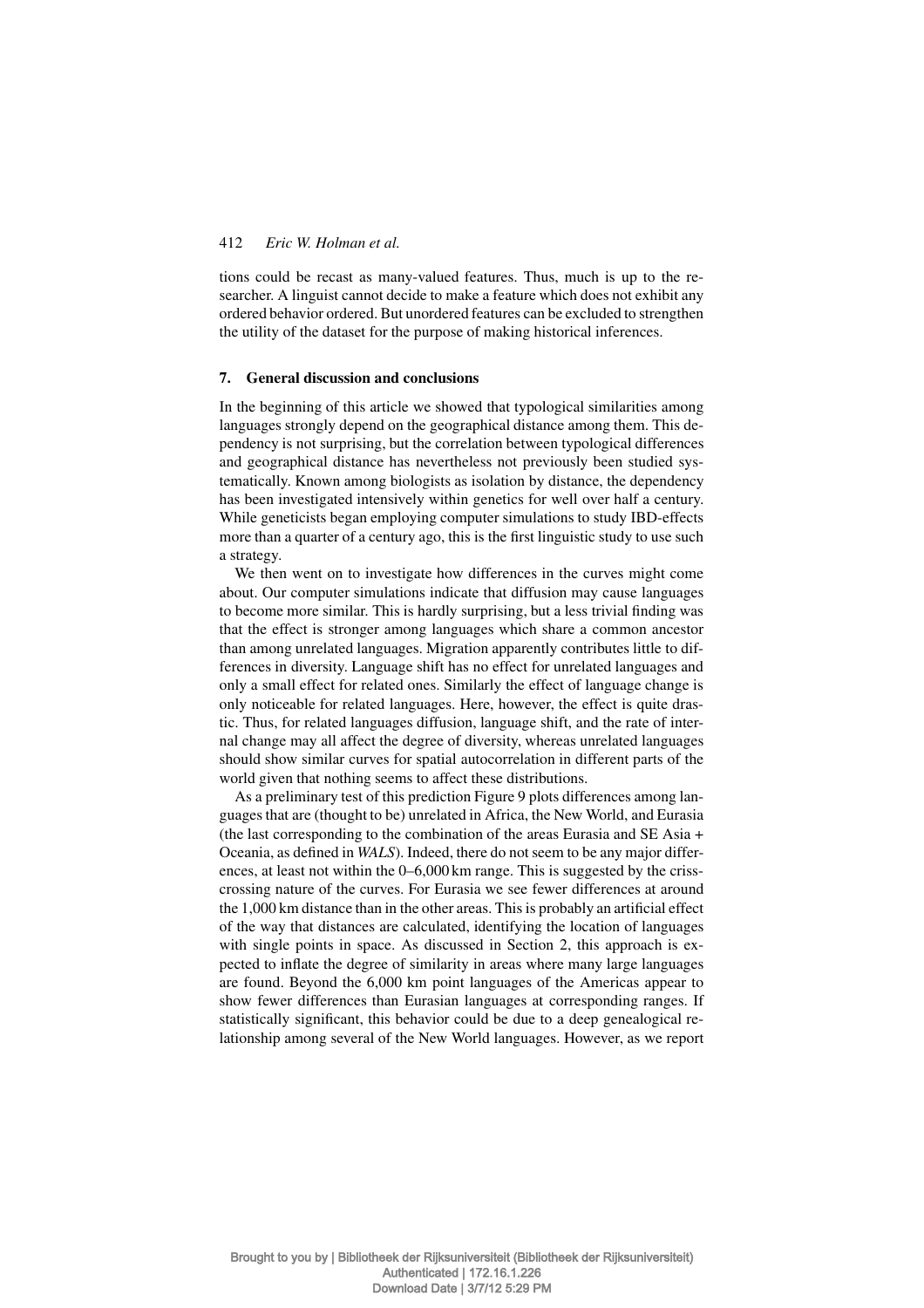#### *Structural diversity and geographical distance* 413



Figure 10. *The relationship between geographical distance in km and typological similarity in Africa, the New World, and Eurasia*

in Wichmann, Holman, et al. (no date) it has not been possible to show the somewhat smaller number of differences among New World languages to be statistically significant. At present the important insight to be derived from Figure 9 is that curves for spatial autocorrelations have a consistent behavior across continents.

We found that it is generally the case that related languages are more similar than unrelated ones at large geographical distances, i.e., that evidence for common descent is preserved. But we also found that this preservation of history is to a great extent dependent on the nature of the data. At large geographical distances, binary or unordered features will tend to obscure the differences between related and unrelated languages, making them look equally dissimilar. This is an important methodological lesson for linguists wishing to make inferences about language history using typological data – an approach which is becoming increasingly more popular in historical linguistic research.

From a historical linguistic perspective the bottom line of the present investigation is that relatedness among groups of languages should be evident from their behavior with respect to spatial autocorrelation given an optimal choice and encoding of data and given the assumption that internal language change is roughly and on average similar across languages. We have not found conditions other than the rate of internal change and the choice and encoding of data that could blur the differences between groups of related and groups of unrelated languages even at large geographical distances. Computer simulations are a useful tool for making one's assumptions explicit, testing hypotheses,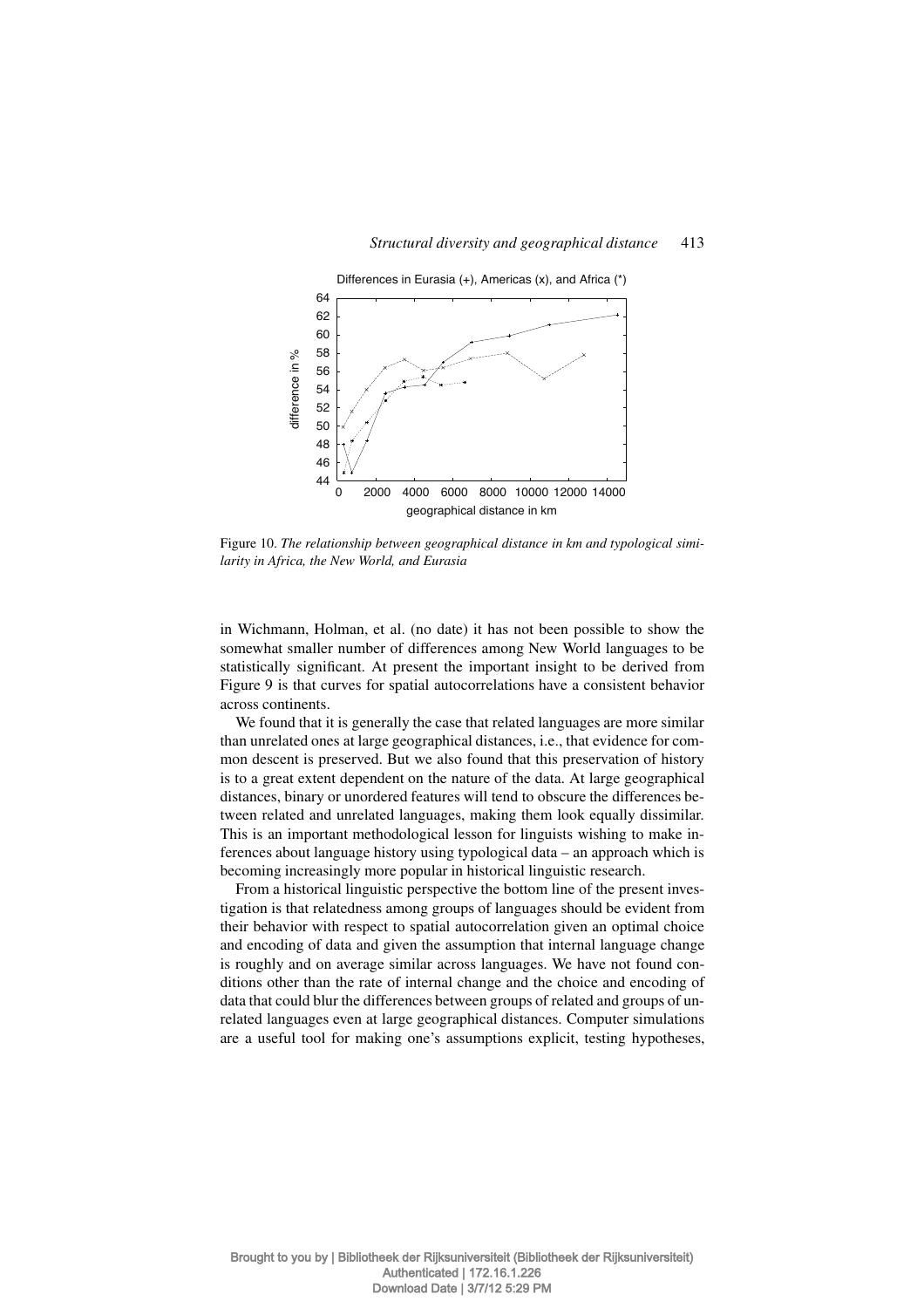and making predictions about real-world behavior. They do not simply substitute for and illustrate a hypothesis, but represent datasets in their own right. Simulated data need to be interpreted just like "real" data. Thus, the final word on the relation between structural diversity and geographical distance among languages is not said in this article. We expect that other researchers will challenge our interpretations and hope that our findings may be tested by means of alternative simulation models and by attempts to verify or falsify the predictions by means of empirical investigations.

*Received: 10 July 2006 University of California – Los Angeles Revised: 6 July 2007 Universität zu Köln Max-Planck-Institut für evolutionäre Anthropologie*

*Correspondence addresses:* (Wichmann; corresponding author) Department of Linguistics, Max-Planck-Institut für evolutionäre Anthropologie, Deutscher Platz 6, 04103 Leipzig,Germany; email: wichmann@eva.mpg.de; (Holman) Department of Psychology, University of California, Los Angeles, California 90095-1563, USA; e-mail: Holman@psych.ucla.edu; (Schulze) Institut für Theoretische Physik, Universität zu Köln, 50923 Köln, Germany; e-mail: cs@thp.uni-koeln.de; (Stauffer) Institut für Theoretische Physik, Universität zu Köln, 50923 Köln, Germany; e-mail: stauffer@thp.uni-koeln.de

*Acknowledgements:* Author names are given in alphabetical order. Holman was responsible for sparking off the inquiry and plotting empirical data. Wichmann suggested the research strategy and did most of the write-up. Stauffer provided the computer simulations, using a model proposed by Schulze. We thank Cecil H. Brown for extensive discussions of many of the issues touched upon here, Brigitte Pakendorf for making us aware of the concept of isolation by distance in biology, Hans-Jörg Bibiko for providing us with the *WALS* data in a suitable format, and Bernard Comrie, Charles Nunn, Frans Plank, and three anonymous referees for valuable comments on the manuscript.

# Appendix 1: The computational model

In previous studies applying computer simulations to problems of language evolution different models have been developed. The "Viviane model" (Oliveira et al. 2006a, b) simulates the first occupation of a large continent by human beings who initially all speak one language, and the growing diversity of languages during this colonization. However, languages in that model were simply numbered consecutively, preventing a simulation of structural differences observed empirically and shown in Figure 1. Simulations of spatial autocorrelations were only possible in a modified version, presented in Stauffer, Schulze, & Wichmann (2007, in press). The language learning model of Nowak et al. (2002) has a similar disadvantage. The computer models of Abrams & Strogatz (2003) (followed by Patriarca & Leppännen 2004 and Pinasco & Romanelli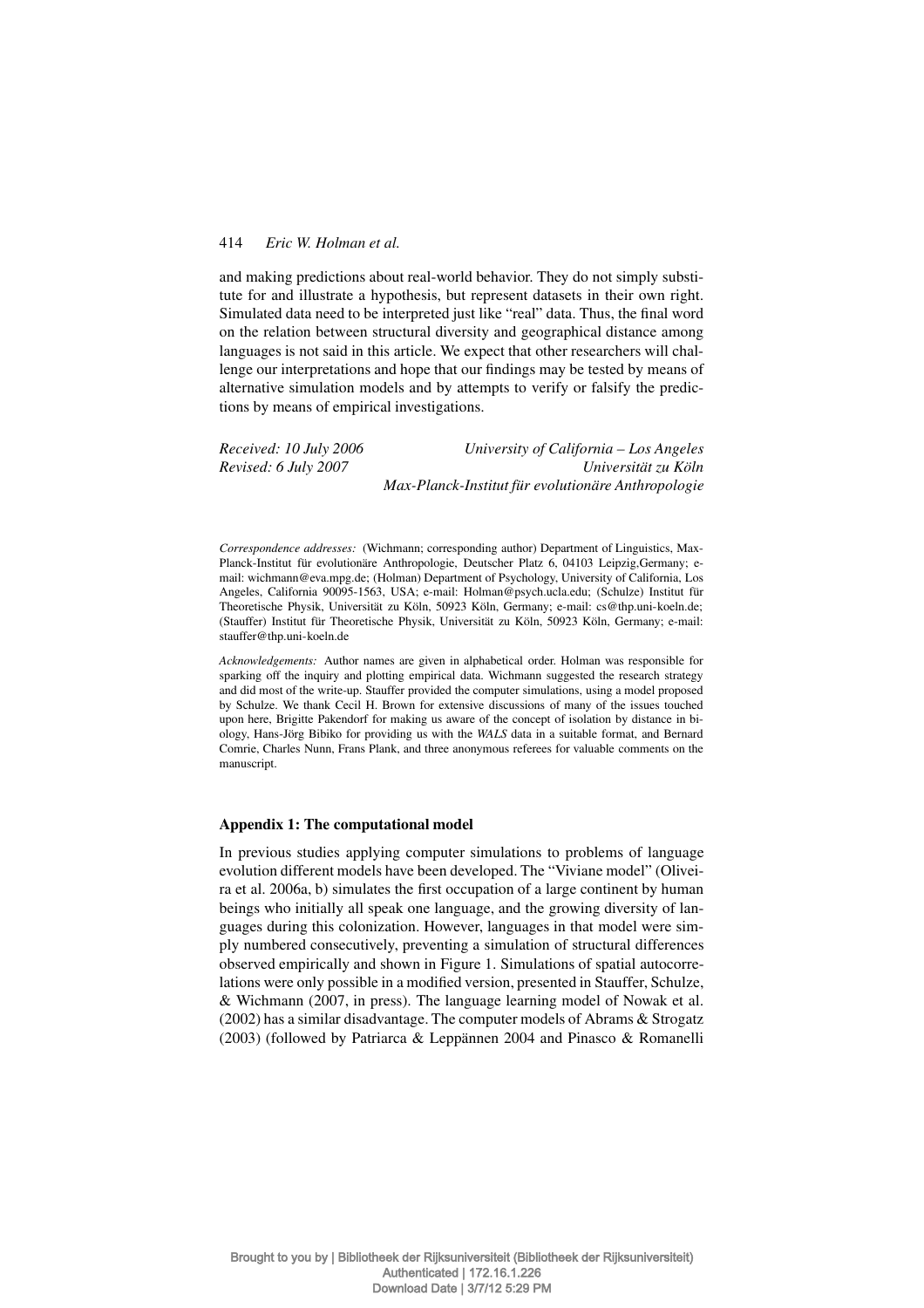2006), of Kosmidis et al. (2005), and of Schwämmle (2005) deal with relatively few languages, not with the thousands reflected in Figure 1. Thus we modify the "Schulze model" (Schulze & Stauffer 2005, 2006) (also used by Tesileanu  $&$  Meyer-Ortmanns 2006). Since readers of the present article may not know this model or may not have easy access to the physics literature we describe it in some detail in the following.

A large square lattice is occupied by people speaking one language each. Each language (or grammar) is characterized by *F* features, each of which can take *Q* different integer values from 1 to *Q*. Mostly we use  $F = 8$ . For the simplest binary case  $Q = 2$  efficient bit-string algorithms have been used in the past, allowing larger *F*, but for the present purposes we vary *Q* up to 9 and thus use only simpler programs (written in Fortran and available as langpotts26.f from stauffer@thp.uni-koeln.de).

Initially, only the top line of the lattice is occupied, and all others are empty. The people in the top line either all speak the same language or each one independently selects randomly one of the  $Q<sup>F</sup>$  possible languages. Mainly, what we are interested in is to study the differences between these two different initializations. (For a single ancestor, the one initial language has the integer part of  $(1+Q)/2$  for all its features, i.e., the central value for odd *Q*.)

For each time step (human generation), each occupied lattice site *i* can change its features and that of its neighbors following four probabilities *p*,*q*,*r*,*s* for four different processes (i) to (iv):

- (i) Shift (*r*): If a fraction *x* of people in the whole population speaks the language of site *i*, then site *i* shifts with probability  $(1 - x)^2 r$  to the language of one of its four lattice neighbors, randomly selected. (If this site is still empty, the new language is that used for the initialization, i.e., either the single one or a randomly selected one.) This shift takes into account the tendency for humans to give up speaking minority languages.
- (ii) Change  $(p)$ : Each of the *F* features is randomly changed with probability *p*. For zero diffusion probability (see next process) this change is to a randomly selected value for unordered features and to the old value  $\pm 1$ for ordered features; see Section 5 for this distinction. (If in the ordered case the new value would be 0 or  $Q + 1$ , the old value is kept for this feature.) This change describes the language changes from one generation to the next.
- (iii) Diffusion (*q*): In the case of diffusion, with probability *q* the new value is taken during the change of process ii from one of the four lattice neighbors, selected randomly and independently for each of the *F* features. In this way it is simulated how a language may take over traits from other languages. (If this neighboring site is still empty no diffusion takes place.)
- (iv) Migration (*s*): Each of the four nearest neighbors (North, East, South, and West) is checked, and nothing happens if it is already occupied. If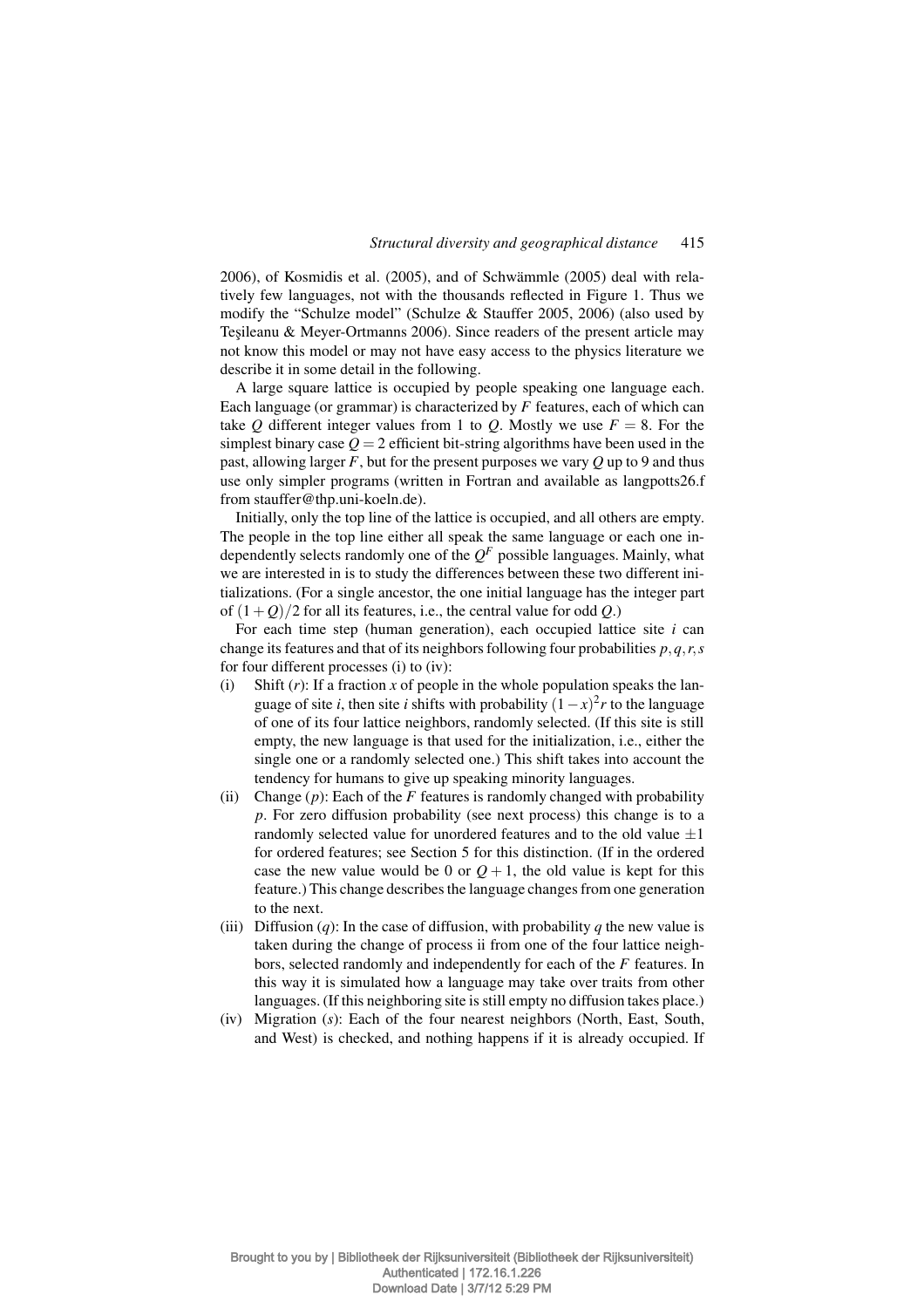it is empty, then with probability *s* it becomes occupied, with the same language features as on the original site *i*. This original site *i* remains occupied. Migration, then, simulates the peaceful colonization of uninhabited territory by an expansion of the population.

In earlier papers published in physics journals, the first three processes were respectively denoted by the terms "flight", "mutation", and "transfer", while process (iv), which was not introduced in earlier papers, presumably would be called "diffusion" there.

The differences between languages on the top line and those on the lattice line separated by *d* lattice spacings are calculated in two different ways for the ordered and the unordered features, discussed in Section 6: as the average number of features which are different (unordered case), and as the average sum of the absolute differences in the features (ordered case). For binary features,  $Q = 2$ , this distinction vanishes. (In both cases we average only over occupied sites.)

Rates of changes for different features are assumed to be equiprobable, whereas in "real life" different features have different rates of change. We tested what would happen when differences in rates of change were introduced into the simulations and saw no qualitative effects. For this reason, and because it is preferable not to introduce too many free parameters, we assume that rates of changes for different features are equal. In Wichmann & Holman (no date) we vary rates of changes in simulations in order to test different metrics for measuring rates of change in *WALS* features. For the present purposes, however, this type of exercise is not relevant. Similarly, we have checked the effect of gaps in the data in order to approximate a "real life" situation and again see no changes in the particular simulations presented here.

The Schulze model and its variants were simulated without migration in several publications (mostly reviewed in Schulze & Stauffer 2006), as a function of the three probabilities  $p, q, r$  and the total population *N*. For  $r \approx 1$  and large but finite *N* a sharp phase transition was found between heterogeneity and homogeneity. Either the system ends up being heterogeneous, with each possible language spoken by about the same number of people (if the population is not large enough, then a roughly random selection of all possible languages is spoken). Otherwise the system ends up dominated by one language spoken by the majority while the others mostly speak minor variants of this dominating language; this is what we label "homogeneity" here, somewhat imprecisely since the situation is not completely homogeneous (in our other works involving simulations, heterogeneity and homogeneity, as just defined, were termed "fragmentation" and "dominance", respectively). Both final states, heterogeneity and homogeneity, can be reached either from several random ancestors or from a single ancestor. If we start with one person whose offspring lets the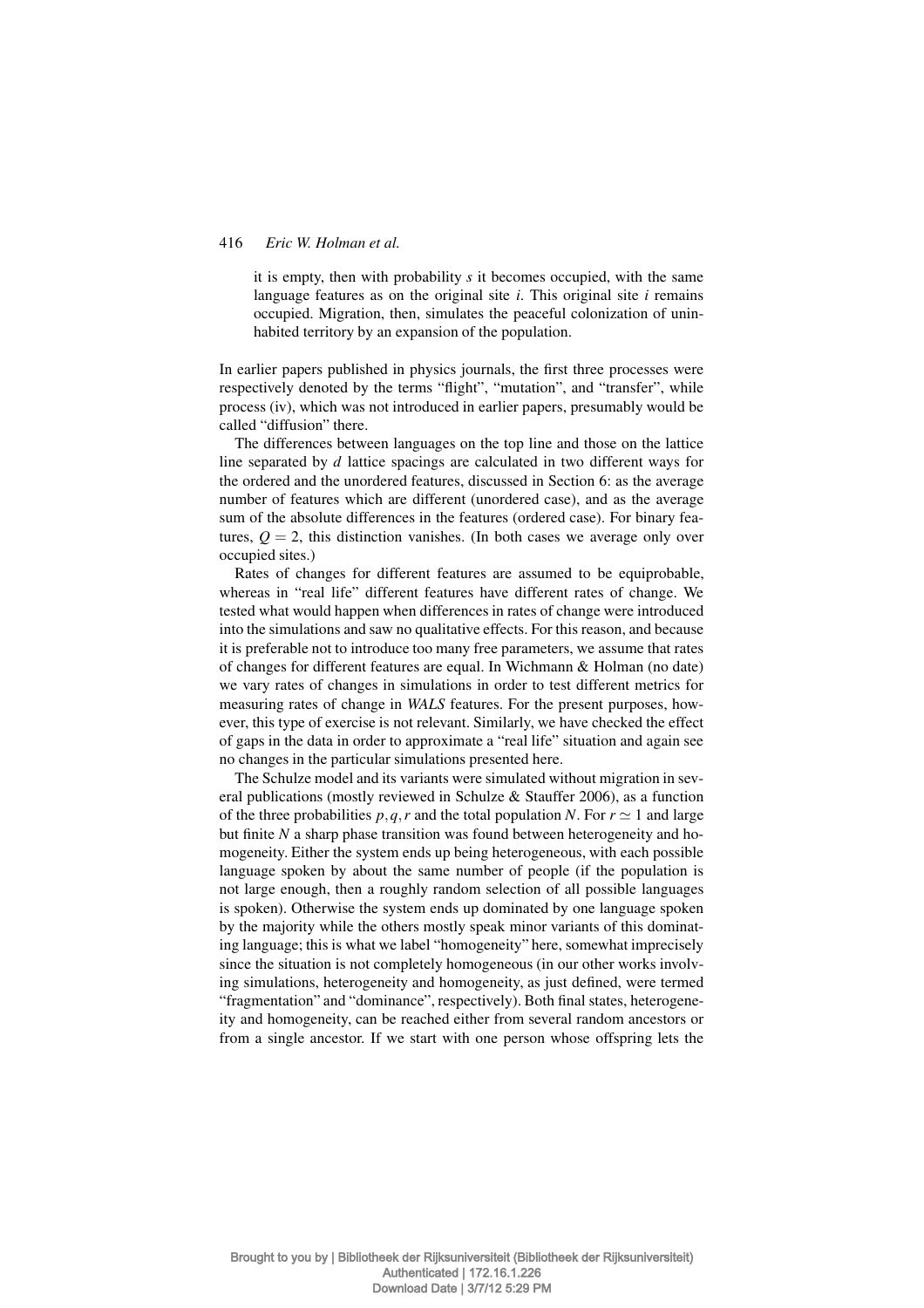population grow up to a final stationary value we necessarily start with homogeneity, and if we also end with homogeneity, we may have a maximum of the number of spoken languages at some intermediate time (Schulze & Stauffer 2005) as in Nettle (1999b). In the  $p - q$ -plane, one finds a transition line separating heterogeneity (large *p*, small *q*) from homogeneity (small *p*, large *q*). If instead we select  $r \ll 1$ , final homogeneity may become impossible. In the present simulation of  $L \times L$  square lattices, the population is  $N = L^2$  and should be compared with the possible number  $Q^F$  of languages. Perhaps for  $N \to \infty$ also the time which homogeneity needs to emerge from heterogeneity goes to infinity; thus mathematical limits should be considered with caution.

# Appendix 2: A brief description of the metric for typological feature stabilities

The philosophy behind our metric, discussed in more detail in Wichmann & Holman (no date), is that if one given feature more often tends to have the same value for languages that are related than does another given feature, then the first of the two may be considered to be more stable. But when calculating figures representing stability an additional factor has to be taken into account, namely the tendency for traits to be similar among languages that are NOT related. Thus, stabilities are calculated for each feature as follows. Within each group of related languages, we look at all the pairs of languages for which the feature is attested in both languages, and find the proportion of such pairs for which the feature has the same value. This proportion is then averaged across all groups of related languages, with each group weighted by the square root of the number of language pairs for which the feature is attested; the squareroot weighting of pairs produces a nearly equal weighting of languages. The weighted average proportion is called *R*, for similarly behaving related languages. As a baseline, we also look at all the pairs of unrelated languages for which the feature is attested in both languages, and find the proportion of these pairs for which the feature has the same value. This proportion is called *U*, for similarly behaving unrelated languages. Stability is called *S*, and is defined as follows:

$$
S=\frac{R-U}{1-U},
$$

where the numerator is the degree to which similarity is enhanced in related languages compared to the baseline of unrelated languages, and the denominator is the maximum possible enhancement from the baseline. The resulting percentage has a maximum value of 100 % if related languages are identical with respect to the given feature, and it has an expected value of  $0\%$  if unrelated languages are just as similar as related languages. A metric related in spirit to ours is described in Nichols (1995: 347).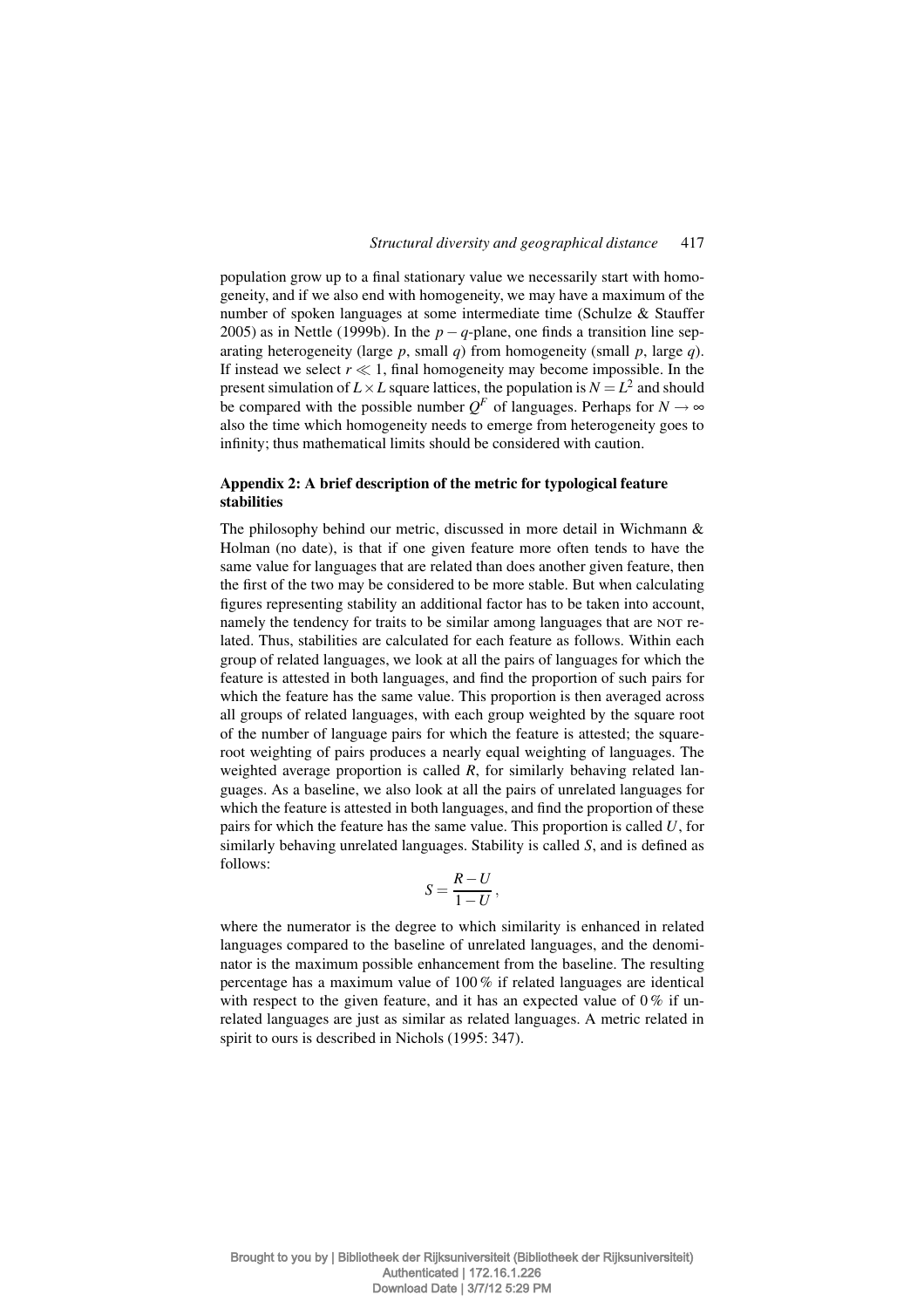#### Appendix 3: The 33 most and 33 least stable features in *WALS*

*33 most stable features (in descending order of stability):* 31: Sex-based and Non-sex-based Gender Systems; 118: Predicative Adjectives; 30: Number of Genders; 119: Nominal and Locational Predication; 29: Syncretism in Verbal Person/Number Marking; 85: Order of Adposition and Noun Phrase; 28: Case Syncretism; 32: Systems of Gender Assignment; 83: Order of Object and Verb; 86: Order of Genitive and Noun; 40: Inclusive/Exclusive Distinction in Verbal Inflection; 39: Inclusive/Exclusive Distinction in Independent Pronouns; 10: Vowel Nasalization; 47: Intensifiers and Reflexive Pronouns; 73: The Optative; 121: Comparative Constructions; 18: Absence of Common Consonants; 21: Exponence of Selected Inflectional Formatives; 84: Order of Object, Oblique, and Verb; 57: Position of Pronominal Possessive Affixes; 89: Order of Numeral and Noun; 9: The Velar Nasal; 90: Order of Relative Clause and Noun; 63: Noun Phrase Conjunction; 61: Adjectives without Nouns; 137: N-M Pronouns; 81: Order of Subject, Object, and Verb; 66: The Past Tense; 79: Suppletion According to Tense and Aspect; 42: Pronominal and Adnominal Demonstratives; 99: Alignment of Case Marking of Pronouns; 44: Gender Distinctions in Independent Personal Pronouns; 87: Order of Adjective and Noun.

*33 least stable features (in descending order of stability):* 68: The Perfect; 4: Voicing in Plosives and Fricatives; 108: Antipassive Constructions; 106: Reciprocal Constructions; 78: Coding of Evidentiality; 64: Nominal and Verbal Conjunction; 136: M-T Pronouns; 105: Ditransitive Constructions: The Verb 'Give'; 102: Verbal Person Marking; 3: Consonant-Vowel Ratio; 52: Comitatives and Instrumentals; 72: Imperative-Hortative Systems; 19: Presence of Uncommon Consonants; 38: Indefinite Articles; 132: Number of Non-Derived Basic Colour Categories; 37: Definite Articles; 15: Weight-Sensitive Stress; 41: Distance Contrasts in Demonstratives; 45: Politeness Distinctions in Pronouns; 110: Periphrastic Causative Constructions; 1: Consonant Inventories; 22: Inflectional Synthesis of the Verb; 11: Front Rounded Vowels; 16: Weight Factors in Weight-Sensitive Stress Systems; 60: Genitives, Adjectives, and Relative Clauses; 34: Occurrence of Nominal Plurality; 133: Number of Basic Colour Categories; 76: Overlap between Situational and Epistemic Modal Marking; 128: Utterance Complement Clauses; 115: Negative Indefinite Pronouns and Predicate Negation; 59: Possessive Classification; 135: Red and Yellow; 58: Obligatory Possessive Inflection.

# References

Abrams, Daniel & Steven H. Strogatz (2003). Modelling the dynamics of language death. *Nature* 424: 900.

Anderson, Gregory D. S. (2005). The velar nasal (n). In Haspelmath et al. (eds.) 2005, 42–45.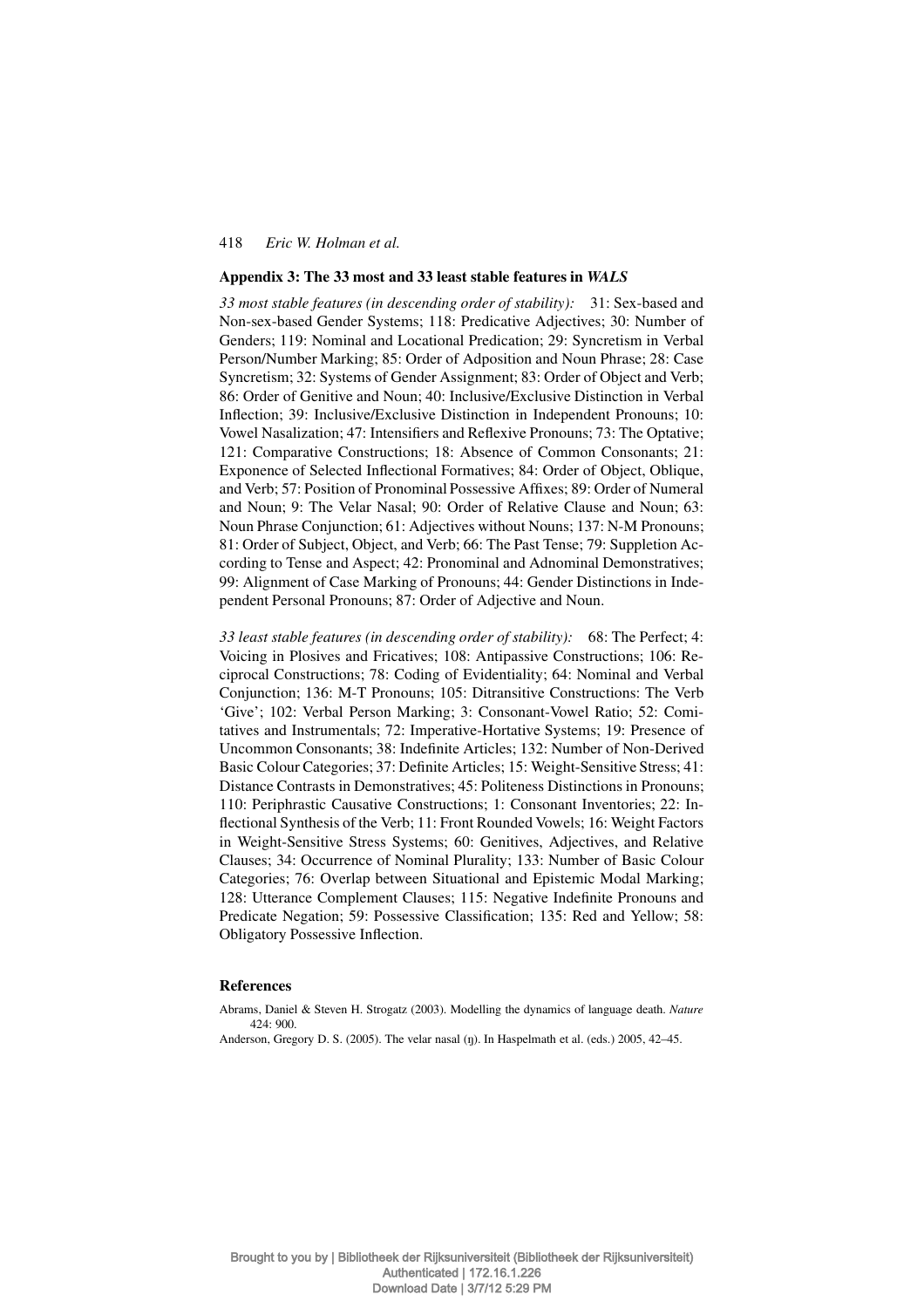- Baxter, Gareth J., Richard A. Blythe, William Croft, & Alan J. McKane (2006). Utterance selection model of language change. *Physical Review E* 73: article no. 046118.
- Bickel, Balthasar (2007). Typology in the 21st century: Major current developments. *Linguistic Typology* 11: 239–251.
- Cangelosi, Angelo & Domenico Parisi (eds.) (2002). *Simulating the Evolution of Language*. Berlin: Springer.
- Cavalli-Sforza, Luigi Luca & William S.-Y. Wang (1986). Spatial distance of lexical replacement. *Language* 62: 38–55.
- Christiansen, Morten & Simon Kirby (eds.) (2003). *Language Evolution*. Oxford: Oxford University Press.
- Comrie, Bernard, Matthew S. Dryer, David Gil, & Martin Haspelmath (2005). Introduction. In Haspelmath et al. (eds.) 2005, 1–8.
- Dahl, Östen & Viveka Velupillai (2005). Tense and aspect. In Haspelmath et al. (eds.) 2005, 266– 281.
- de Boer, Bart (2006). Computer modelling as a tool for understanding language evolution. In Nathalie Gontier, Jean Paul van Bendegem, & Diederik Aerts (eds.), *Evolutionary Epistemology, Language and Culture: A Non-Adaptationist Systems Theoretical Approach*, 381–406. Dordrecht: Springer.
- Dryer, Matthew S. (2005). Coding of nominal plurality. In Haspelmath et al. (eds.) 2005, 138–141.
- Dunn, Michael J., Angela Terrill, Ger P. Reesink, Robert A. Foley, & Stephen C. Levinson (2005). Structural phylogenetics and the reconstruction of ancient language history. *Science* 309: 272– 275.

Epperson, Bryan K. (2003). *Geographical Genetics*. Princeton, N.J.: Princeton University Press.

- Goebl, Hans (1984). *Dialektometrische Studien anhand italoromanischer und galloromanischer Sprachmaterialien aus AIS und ALF*. 3 volumes. Tübingen: Niemeyer.
- (2001). Arealtypologie und Dialektologie. In Martin Haspelmath, Ekkehard König, Wulf Oesterreicher, & Wolfgang Raible (eds.), *Language Typology and Universals: An International Handbook*, Volume 2, 1471–1491. Berlin: Walter de Gruyter.
- (2005). Dialektometrie. In Reinhard Köhler, Gabriel Altmann, & Rajmund G. Piotrowski (eds.), *Quantitative Linguistics: An International Handbook*, 498–531. Berlin: Walter de Gruyter.
- Haspelmath, Martin, Matthew Dryer, David Gil, & Bernard Comrie (eds.) (2005). *The World Atlas of Language Structures*. Oxford: Oxford University Press.
- Holman, Eric W. (no date). Approximately independent typological features of languages. Manuscript, submitted.
- Holman, Eric W., Søren Wichmann, & Cecil H. Brown (no date). Linguistic and cultural diffusion in a comparative perspective. Manuscript, submitted. Available at http://email.eva.mpg.de/ ~wichmann/diffusion-submitted.pdf
- Itoh, Yoshiaki & Sumie Ueda (2004). The Ising model for changes in word ordering rules in natural languages. *Physica D – Nonlinear Phenomena* 198: 333–339.
- Kosmidis, Kosmas, John M. Halley, & Panos Argyrakis (2005). Language evolution and population dynamics in a system of two interacting species. *Physica A* 353: 595–612.
- Kretzschmar, William A. (1996). Quantitative areal analysis of dialect features. *Language Variation and Change* 8: 13–39.
- Maddieson, Ian (2005). Vowel quality inventories. In Haspelmath et al. (eds.) 2005, 14–17.
- Maslova, Elena & Tatiana Nikitina (no date). Stochastic universals and dynamics of cross-linguistic distributions: The case of alignment types. Manuscript. Available at http://www.stanford.edu/ ~emaslova/Publications/Ergativity.pdf, accessed April 11, 2007.
- Mira, Jorge & Angel Paredes (2005). Interlinguistic simulation and language death dynamics. *Europhysics Letters* 69-6: 1031–1034.

Nerbonne, John, Wilbert Heeringa, Erik van den Hout, Peter van der Kooi, Simone Otten, & Willem van de Vis (1996). Phonetic distance between Dutch dialects. In Gert Durieux, Walter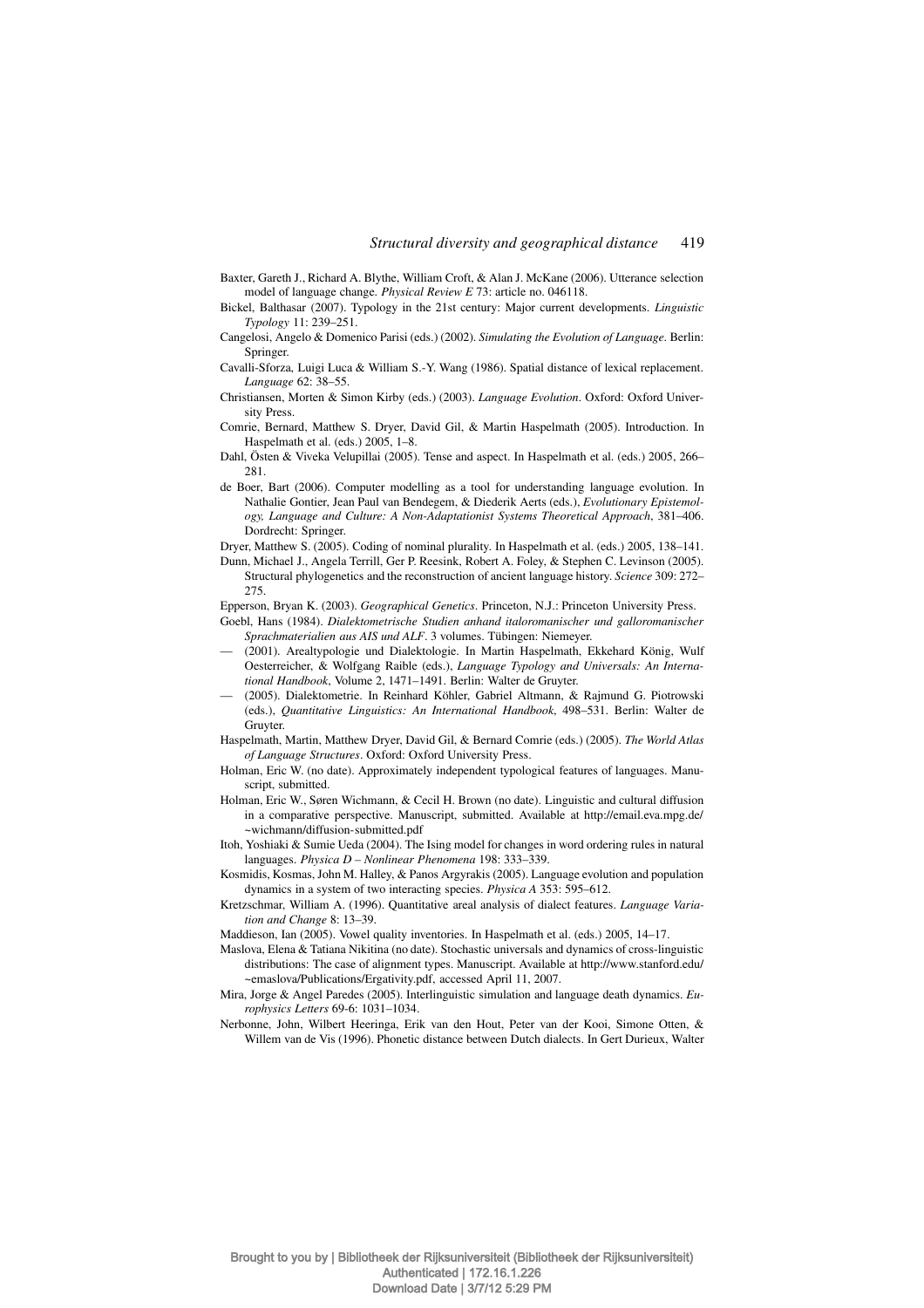Daelemans, & Steven Gillis (eds.), *Proceedings of CLIN '95*, 185–202. Antwerpen: Universiteit Antwerpen, Centrum voor Nederlandse Taal en Spraak.

- Nerbonne, John & Peter Kleiweg (2007). Toward a dialectological yardstick. *Journal of Quantitative Linguistics* 14: 148–167.
- Nettle, Daniel (1999a). Using social impact theory to simulate language change. *Lingua* 108: 95– 117.
- (1999b). Linguistic diversity of the Americas can be reconciled with a recent colonization. *Proceedings of the National Academy of Sciences of the U.S.A.* 96: 3325–3329.
- (1999c). *Linguistic Diversity*. Oxford: Oxford University Press.
- Nichols, Johanna (1992). *Linguistic Diversity in Space and Time*. Chicago: University of Chicago Press.
- (1995). Diachronically stable structural features. In Henning Andersen (ed.), *Historical Linguistics 1993: Selected Papers from the 11th International Conference on Historical Linguistics, Los Angeles 16–20 August 1993*, 337–355. Amsterdam: Benjamins.
- Niyogi, Partha (2002). The computational study of diachronic linguistics. In David Lightfoot (ed.), *Syntactic Effects of Morphological Change*, 351–365. Cambridge: Cambridge University Press.
- (2006). *The Computational Nature of Language Learning and Evolution*. Cambridge, Mass.: MIT Press.
- Nowak, Martin A., Natalia Komarova, & Partha Niyogi (2002). Computational and evolutionary aspects of language. *Nature* 417: 611–617.
- Oliveira, Viviane M. de, Marcelo A. F. Gomes, & Ing Ren Tsang (2006a). Theoretical model for the evolution of linguistic diversity. *Physica A* 361: 361–370.
- Oliveira, Viviane M. de, Paulo R. A. Campos, Marcelo A. F. Gomes, & Ing Ren Tsang (2006b). Bounded fitness landscapes and the evolution of the linguistic diversity. *Physica A* 368: 257– 261.
- Patriarca, Marco & Teemu Leppänen (2004). Modeling language competition. *Physica A* 338: 296–299.
- Pinasco, Juan Pablo & Liliana Romanelli (2006). Coexistence of languages is possible. *Physica A* 361: 355–360.
- Prévost, Nathalie (2003). The physics of language: Towards a phase transition of language change. Doctoral dissertation, Simon Fraser University.
- Schulze, Christian & Dietrich Stauffer (2005). Monte Carlo simulation of the rise and fall of languages. *International Journal of Modern Physics C* 16: 781–787.
- (2006). Computer simulation of language competition by physicists. In Bikas K. Chakrabarti, Anirban Chakraborti, & Arnab Chatterjee (eds.), *Econophysics and Sociophysics: Trends and Perspectives*. Weinheim: Wiley-VCH.
- Schwämmle, Veit (2005). Simulation for competition of languages with an ageing sexual population. *International Journal of Modern Physics C* 16-10: 1519–1526.
- Séguy, Jean (1971). La relation entre la distance spatiale et la distance lexicale. *Revue de linguistique romane* 35: 335–357.
- (1973). *Atlas linguistique et ethnographique de la Gascogne*, Volume 6: *Notice explicative*. Paris: Centre national de la recherche scientifique.
- Silva Jr., Wilson A., Sandro L. Bonatto, Adriano J. Holanda, Andrea K. Ribeiro-dos-Santos, Beatriz M. Paixão, Gustavo H. Goldman, Kiyoko Abe-Sandes, Luis Rodriguez-Delfin, Marcela Barbosa, Maria Luiza Paçó-Larson, Maria Luiza Petzl-Erler, Valeria Valente, Sidney E. B. Santos, & Marco A. Zago (2002). Mitochondrial genome diversity of Native Americans supports a single early entry of founder populations into America. *American Journal of Human Genetics* 71: 187–192.
- Sokal, Robert R. & Paolo Menozzi (1982). Spatial autocorrelations of HLA frequencies in Europe support demic diffusion of early farmers. *The American Naturalist* 119: 1–17.